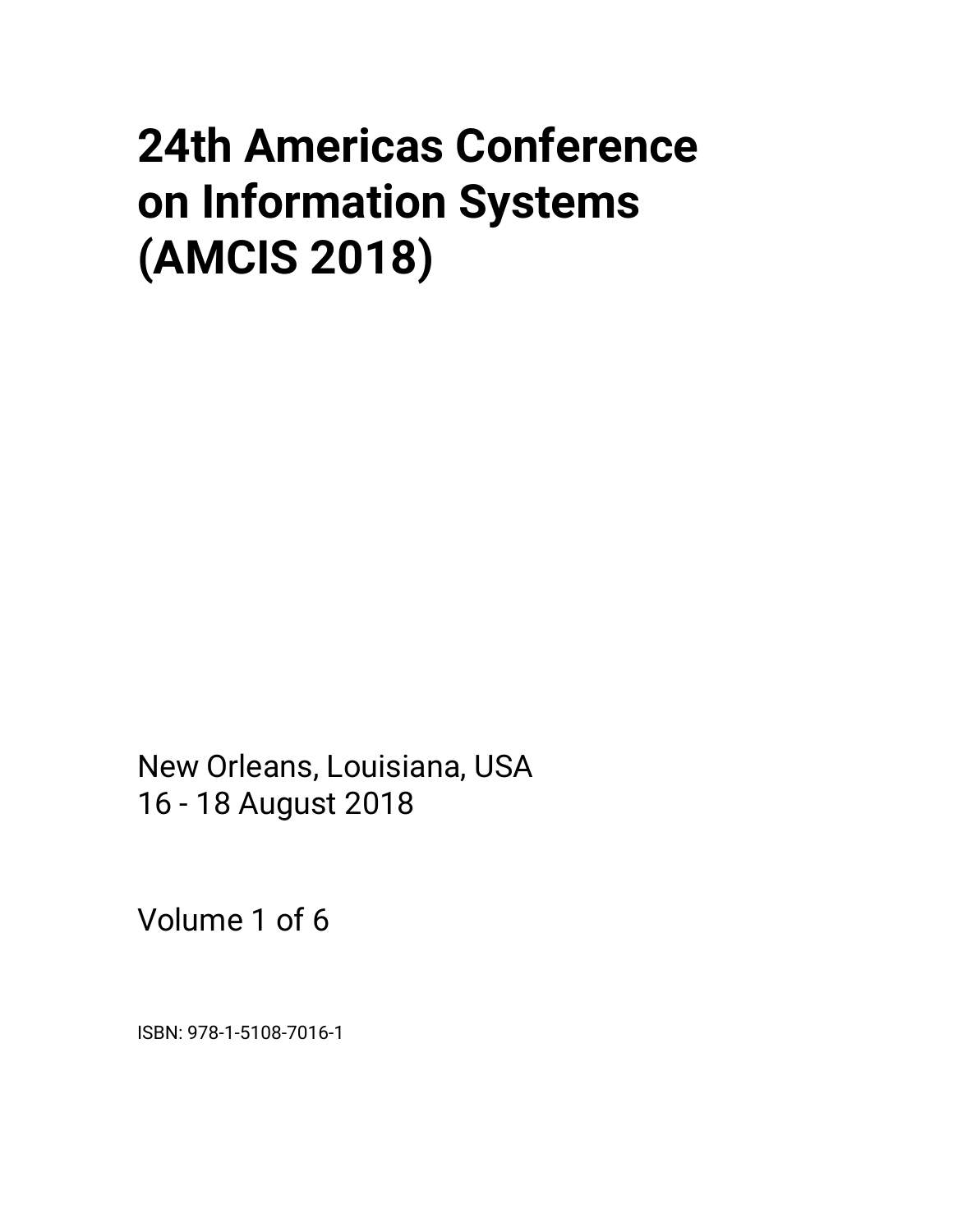**Printed from e-media with permission by:** 

Curran Associates, Inc. 57 Morehouse Lane Red Hook, NY 12571



**Some format issues inherent in the e-media version may also appear in this print version.** 

Copyright© (2018) by Association for Information Systems (AIS) All rights reserved.

Printed by Curran Associates, Inc. (2018)

For permission requests, please contact Association for Information Systems (AIS) at the address below.

Association for Information Systems (AIS) Member Service Center P.O. Box 2712 Atlanta, GA 30301-2712 USA

Phone: +1-404-413-7445

membership@aisnet.org

# **Additional copies of this publication are available from:**

Curran Associates, Inc. 57 Morehouse Lane Red Hook, NY 12571 USA Phone: 845-758-0400 Fax: 845-758-2633 Email: curran@proceedings.com Web: www.proceedings.com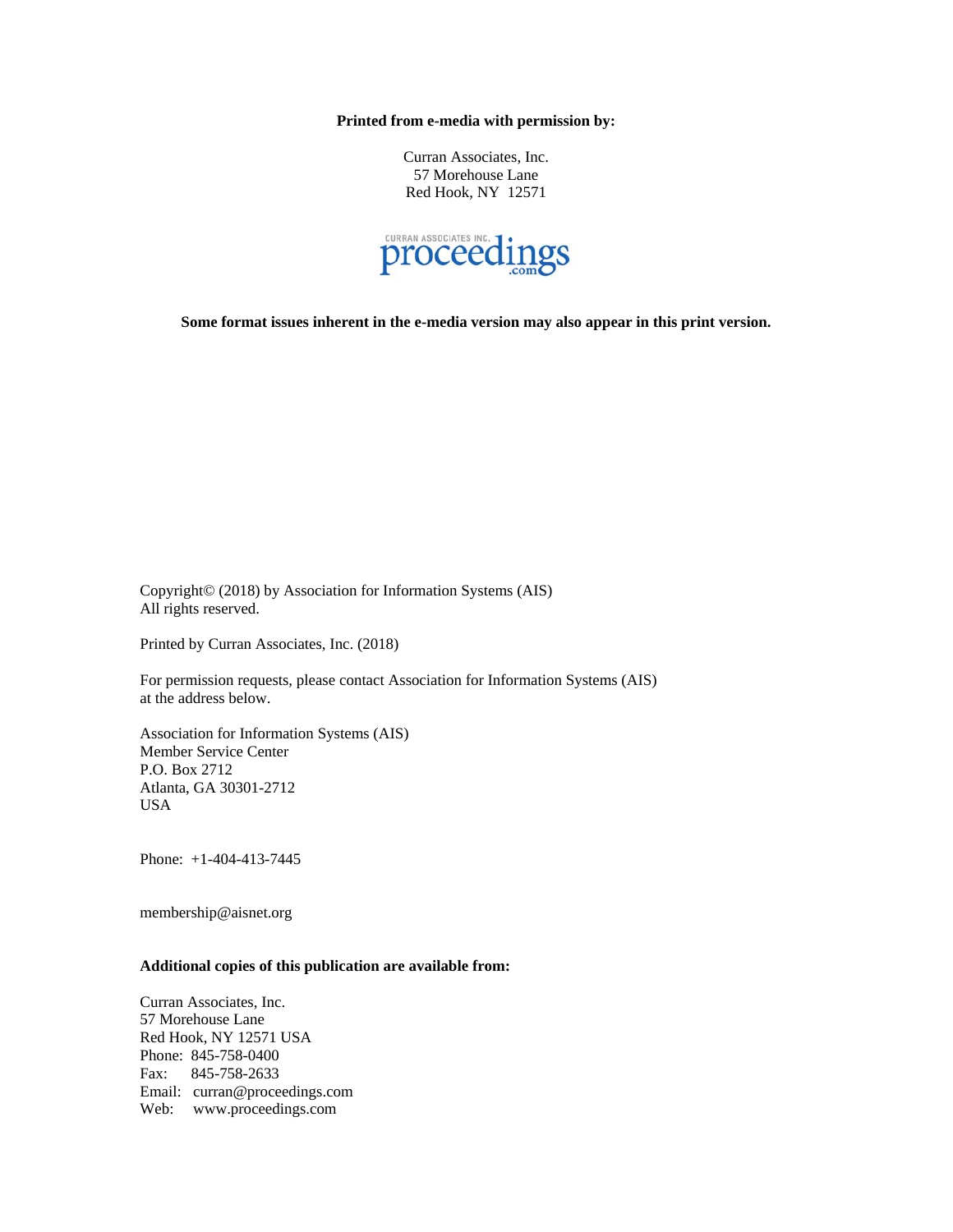# **TABLE OF CONTENTS**

| Alexander Asmah, Michael Kyobe                                                                                                            |  |
|-------------------------------------------------------------------------------------------------------------------------------------------|--|
| Anna Zaitsev                                                                                                                              |  |
| Yuxin Wang, Joris Hulstijn, Yao-Hua Tan                                                                                                   |  |
| Moutaz Haddara, Kuan Lin Su, Kholoud Alkayid, Maged Ali                                                                                   |  |
| Daphne Simmonds, Amanuel Tadesse, Uday Murthy                                                                                             |  |
| Gary Templeton, Andrew Miller, Martin Ndicu                                                                                               |  |
| Rafael Almeida, Joao Souza Neto, Miguel Mira Da Silva                                                                                     |  |
| Najmul Islam, Nicholas Mavengere, Ulla-Riitta Ahlfors, Mikko Ruohonen, Alexander Serenko, Prashant Palvia                                 |  |
|                                                                                                                                           |  |
| Teagen Nabity, Trevor Sorensen, Peter Johnson                                                                                             |  |
| Md. Shariful Islam, Jaeung Lee                                                                                                            |  |
|                                                                                                                                           |  |
| Mostafa Hassan, Samar Mouakket                                                                                                            |  |
| Jalal Sarabadani, Michelle Carter, Deborah Compeau                                                                                        |  |
|                                                                                                                                           |  |
| Vikram Sadhya, Harshali Sadhya                                                                                                            |  |
| Bridging the Gap between Research and Practice: Ten Lessons Learned about Enterprise Wearable Computer                                    |  |
| Sebastian Hobert, Matthias Schumann                                                                                                       |  |
|                                                                                                                                           |  |
| Siddharth Baswani, Joey George, Anthony Townsend                                                                                          |  |
| Yang Shen, Xiaoxia Zhang, Yongchen Guo                                                                                                    |  |
| Tobias Kissmer, Tobias Potthoff, Stefan Stieglitz                                                                                         |  |
| Examining the Role of Individuals' Need for Online Social Interactions and Interpersonal Incompetence in Game                             |  |
| Sarbottam Bhagat, Dan J. Kim                                                                                                              |  |
| Ruben Post, Koen Smit, Martijn Zoet                                                                                                       |  |
| Carlo Gabriel Porto Bellini, Malu Lacet Serpa                                                                                             |  |
|                                                                                                                                           |  |
| Michael Strobel, Catherine Dwyer                                                                                                          |  |
| Claudia Loebbecke, Katherina Michalenko, Stefan Cremer                                                                                    |  |
| Deepikah Amirthalingam, Gabrielle Peko, David Sundaram                                                                                    |  |
| Goal Orientations and Their Impacts on Advice Ties and Employee Outcomes: A Longitudinal Field Study of an                                |  |
| Sonakshi Sharma, Tracy Ann Sykes                                                                                                          |  |
| What Do You Mean, My Results are Incorrect? The Impact of Multicollinearity and Measurement Error in Tests                                |  |
| Dale Goodhue, Will Lewis, Ron Thompson                                                                                                    |  |
| Cameron Taylor, Tiru Arthanari                                                                                                            |  |
| Towards an Understanding of the Role of Design Thinking for Requirements Elicitation - Findings from a<br>Jennifer Hehn, Falk Uebernickel |  |
|                                                                                                                                           |  |
| Jean-Charles Pillet, Kevin Carillo, Claudio Vitari, Federico Pigni                                                                        |  |
| Andrea North-Samardzic                                                                                                                    |  |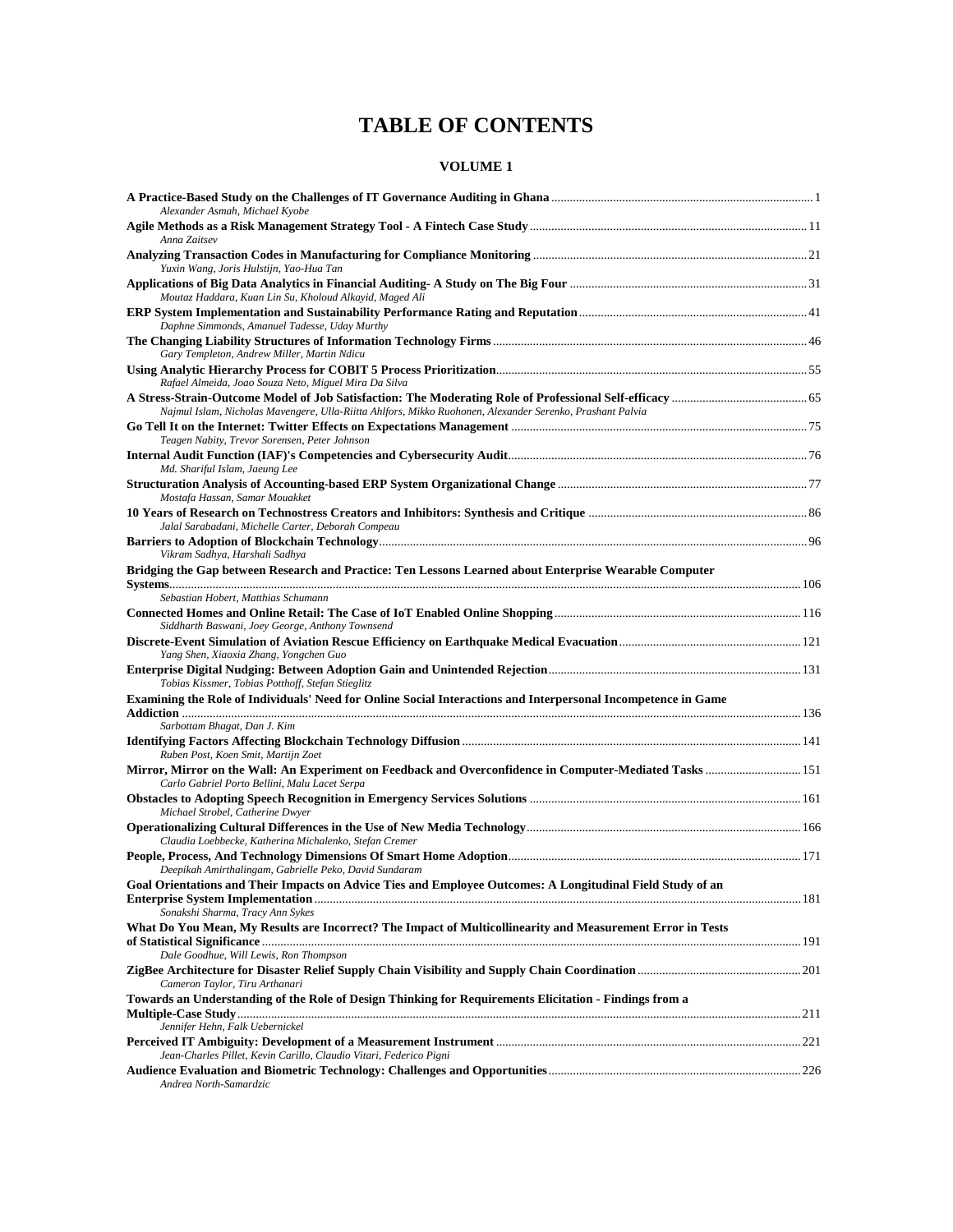| Amir Hossein Ghapanchi, Amir Talaei-Khoei                                                                                                                                |  |
|--------------------------------------------------------------------------------------------------------------------------------------------------------------------------|--|
| Joy Galaige, Sebastian Binnewies, Geraldine Torrisi-Steele, Kewen Wang                                                                                                   |  |
| Web-Image Signifier Congruency Theory (WISC): Conceptualization and Examination in an Online Donation                                                                    |  |
| Gauray Bansal, Wenkai Zhou<br>Fariba Nosrati, Brian Detlor                                                                                                               |  |
| Yang Li                                                                                                                                                                  |  |
| Jason Williams, Saurabh Gupta                                                                                                                                            |  |
| Kenan Degirmenci                                                                                                                                                         |  |
| Towards an Understanding of Farmers' Mobile Technology Adoption: A Comparison of Adoption and<br>Grace Fox, John Mooney, Pierangelo Rosati, Victoria Paulsson, Theo Lynn |  |
|                                                                                                                                                                          |  |
| S. P. Ng; W. T. Ngai, Chun Fong Lei<br>Margarita Gladkaya, Jana Gundlach, Cora Bergert, Annika Baumann, Hanna Krasnova                                                   |  |
| If at First You Don't Succeed, Try, Try Again' Might Not Always Make Sense: On the Influence of Past<br>Claus-Peter H. Ernst, Birte Malzahn                              |  |
| Sergio Viademonte, Cleidson De Souza, Nikolas Carneiro, Jair Ferreira, Wallace Lyra                                                                                      |  |
| Au Vo, Miloslava Plachkinova, Ala Alluhaidan                                                                                                                             |  |
| Omar El-Gayar, Tareq Nasralah, Ahmed El Noshokaty                                                                                                                        |  |
| Luwen Huangfu, Daniel Zeng                                                                                                                                               |  |
| Curtis Smith, David Schuff                                                                                                                                               |  |
| Xuan Wang, Helmut Schneider                                                                                                                                              |  |
| Morgan Wood, Yong Seog Kim                                                                                                                                               |  |
| Claudia Caceres, Sarah Osailan                                                                                                                                           |  |
| Donald Kerr, Amir Talaei-Khoei, Amir Hossein Ghapanchi                                                                                                                   |  |
| Arthur Carvalho, Denise Kroon                                                                                                                                            |  |
| Badr Alsamani                                                                                                                                                            |  |
| Asma Aleidi, Daniel Chandran                                                                                                                                             |  |
| Agnieszka Onuchowska, Saurav Chakraborty, Wolfgang Jank, Utkarsh Shrivastava                                                                                             |  |
| Weiyu Wang, Keng Siau                                                                                                                                                    |  |
| Kelly Fadel, Thomas Meservy, Brock Kirwan                                                                                                                                |  |
| Michel Kuhlmann, Felix Maximilian Roth, Christian Becker, Erik Theissen                                                                                                  |  |
| Muhammad Binsawad, Osama Sohaib, Igor Hawryszkiewycz, Asma Aleidi                                                                                                        |  |
| Saman Bina, Glenn Browne                                                                                                                                                 |  |
| Initial Coin Offerings (ICOs): An Introduction to the Novel Funding Mechanism Based on Blockchain Technology 469<br>Mathieu Chanson, Marten Risius, Felix Wortmann       |  |
| Is Information Systems Late to the Party? The Current State of DevOps Research in the Association for<br>Jason Sharp, Jeffry Babb                                        |  |
| James Wairimu, Jun Sun                                                                                                                                                   |  |
| Eric Bogert                                                                                                                                                              |  |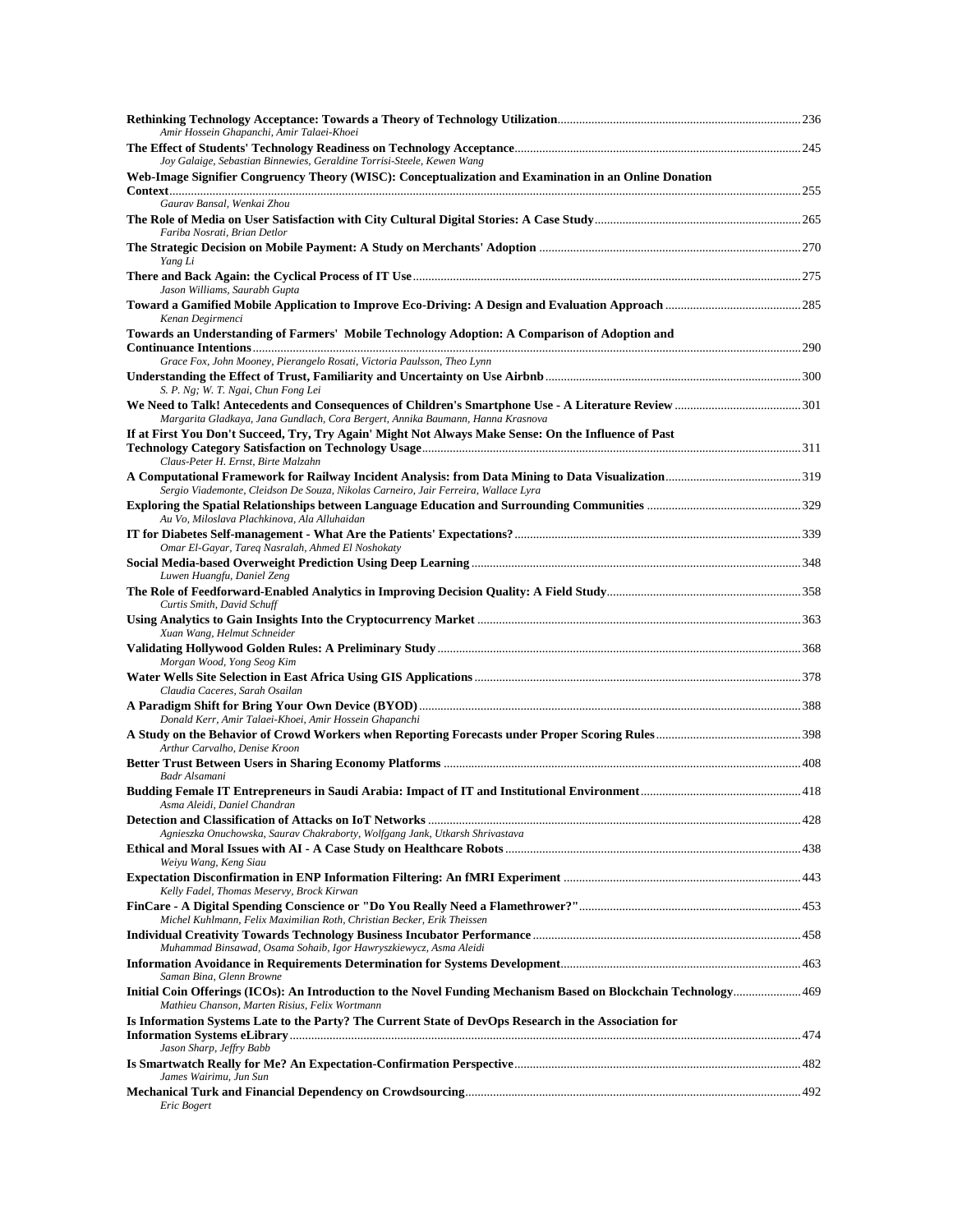| Signaling your Religion: How Strength of Religious Identity Presentation over Social Media Effects Hireability                |  |
|-------------------------------------------------------------------------------------------------------------------------------|--|
| Marie Esposito, Phil Roth, Jason Thatcher                                                                                     |  |
| Weihong Ning, Fred Davis, Roman Taraban                                                                                       |  |
| Bih-Huang Jin, Yung-Ming Li, Zhi-Wei Li                                                                                       |  |
| Joran Tesse, Ingrid Schirmer, Paul Drews, Sebastian Saxe, Ulrich Baldauf                                                      |  |
| Sampath Bemgal                                                                                                                |  |
| David Goldberg, Nohel Zaman                                                                                                   |  |
| Stephanie Andel, Triparna De Vreede, G. J. De Vreede, Balaji Padmanabhan, Vivek Singh, Paul Spector                           |  |
| Weian Wang, Lakshmi Iyer, Prabin Panigrahi                                                                                    |  |
| What Drives In-App Purchase Intention in Video Games? An Examination of Patience and the Enjoyment of<br>Claus-Peter H. Ernst |  |
| When Worlds Collide: Alignment of Information Systems (IS) Incompatibilities Abstract for Effective Disaster                  |  |
| Deborah Bunker, Christian Ehnis, Linda Levine, Abdul Babar, Anthony Sleigh                                                    |  |
| Mala Kaul, Veda Storey, Carson Woo                                                                                            |  |
| Dominik Bork, Dimitris Karagiannis, Benedikt Pittl                                                                            |  |

| Sonya Zhang, Mohammad Salehan, Andrew Leung, Ishmene Cabral, Navid Aghakhani |  |
|------------------------------------------------------------------------------|--|
|                                                                              |  |
| Mohammadreza Mousavizadeh, Bidyut Hazarika, Alan Rea                         |  |
| Osam Sato, Prashant Palvia, Tim Jacks, Hiroshi Sasaki                        |  |
| Karma Sherif, Omolola Jewisimi                                               |  |
| Narasimha Rao Vajjhala, Kenneth David Strang                                 |  |
| Jobany Rico, Weidong Xia                                                     |  |
| L. R. Divyaa, Tamhane Aniruddha, Pervin Nargis                               |  |
| Amirkiarash Kiani, Sameh Al Natour, Ozgur Turetken                           |  |
|                                                                              |  |
| Moataz Soliman, Michael Bliemel, Binod Sundararajan                          |  |
| Christian Dremel, Emanuel Stoeckli, Jochen Wulf, Andre Herrmann              |  |
|                                                                              |  |
| Srikanth Venkatesan, Sanjukta Das Smith, Raj Sharman, Vandana Prabhu         |  |
| Fabiane Fernando, Tobias Engel                                               |  |
|                                                                              |  |
| Kent Marett, Shan Xiao                                                       |  |
|                                                                              |  |
| Yuyang Liang, Young Lee-Argyris, Aziz Muqaddam                               |  |
|                                                                              |  |
| Christopher Claypool                                                         |  |
| Marilex Rea Llave, Eli Hustad, Dag H. Olsen                                  |  |
| Tejaswi Volety, Rohit Valecha, Naga Vemprala, Hazel Kwon, Raghav Rao         |  |
| Natalie Gerhart, Mehrdad Koohikamali                                         |  |
| Kenneth D. Russell, Paidi O'Raghallaigh, Phil O'Reilly, Jeremy Hayes         |  |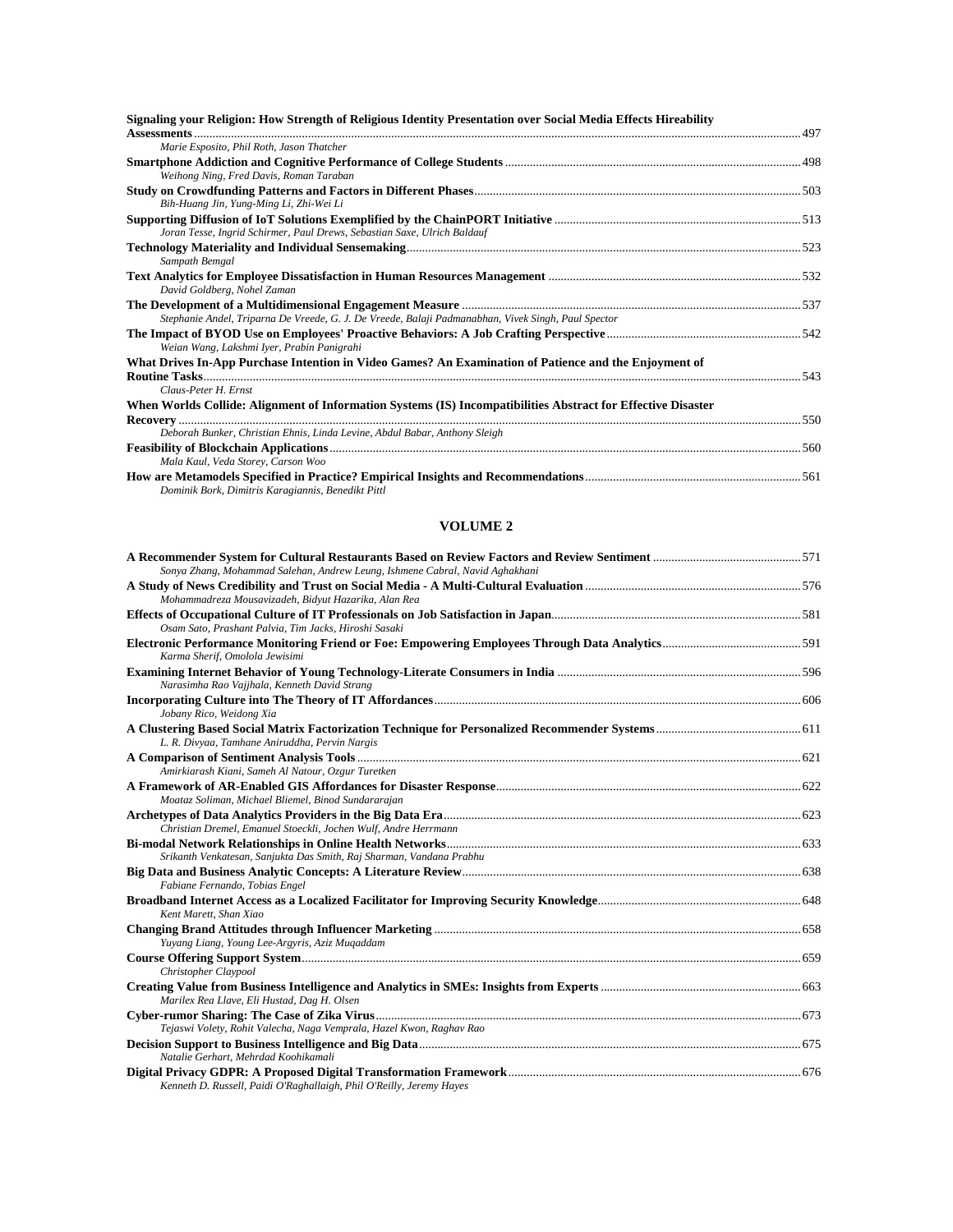| Trevor Clohessy, Thomas Acton                                                                               |  |
|-------------------------------------------------------------------------------------------------------------|--|
| Pratik Shivarkar, Wei Wei                                                                                   |  |
| Gokul Bhandari, David Bussiere, Peter Voyer                                                                 |  |
|                                                                                                             |  |
| Jiawei Chen, Hongyan Liu, Jun He, Sanpu Han<br>Anna Sidorova                                                |  |
|                                                                                                             |  |
| Vlad Krotov, Leiser Silva                                                                                   |  |
| Jay Claiborne, Ashish Gupta                                                                                 |  |
| Wuyue Shangguan, Shichao Wang, Xi Chen, Alvin Chung Man Leung                                               |  |
| Joel Fredrickson, Michael Mannino, Omar Alqahtani, Farnoush Banaei-Kashani                                  |  |
| Yen-Yao Wang                                                                                                |  |
| Lionel Robert                                                                                               |  |
|                                                                                                             |  |
| David Hoffman                                                                                               |  |
| Gaurav Jetley, Shivendu Shivendu                                                                            |  |
| Uchenna Peters, Eric Villafranca, Hope Koch                                                                 |  |
| Lea Muller, Jens Mattke, Christian Maier                                                                    |  |
| Kangkang Qi, Yen-Yao Wang                                                                                   |  |
| Michael Koelbl, Franz Lehner, Saji K. Mathew                                                                |  |
| Caihua Liu, Amir Talaei-Khoei, Didar Zowghi                                                                 |  |
| Pratyush Bharati, Carol Lee, Romilla Syed                                                                   |  |
| Daniel Gerster, Christian Dremel, Prashant Kelker                                                           |  |
| Lila Rao, Maurice McNaughton, Gunjan Mansingh                                                               |  |
| Ghazwan Hassna, Paul Lowry                                                                                  |  |
| Joshua Ofoeda, Richard Boateng                                                                              |  |
| Edna Dias Canedo, Ruyther Parente Da Costa                                                                  |  |
| Product Lifecycle Management System and NPD Performance: The Role of Coordination Capability and            |  |
| Yi-Ming Tai, Shu-Chiung Lin                                                                                 |  |
| The Role of Service Standardization Capability in Service Innovation: Evidence from the Knowledge-Intensive |  |
| Ying Wang, Jaeki Song, Jeff Baker, Yongjin Kim                                                              |  |
| Yichen Cheng, Wael Jabr, Sanjay Srivastava, Kai Zhao                                                        |  |
| Keertana V. Chidambaram, Nargis Pervin                                                                      |  |
| How Prior Users' Helpfulness Votes on a Review Influence Subsequent Users' Trust of the Review and          |  |
| Jing Li, Xin Xu, Eric Ngai                                                                                  |  |
| Dario Bonaretti                                                                                             |  |
| Anthony Simonofski, Hajer Ayed, Benoit Vanderose, Monique Snoeck                                            |  |
| Mohammad Alomari                                                                                            |  |
| Martha Liliana Correa Ospina, Beatriz Helena Diaz Pinzon                                                    |  |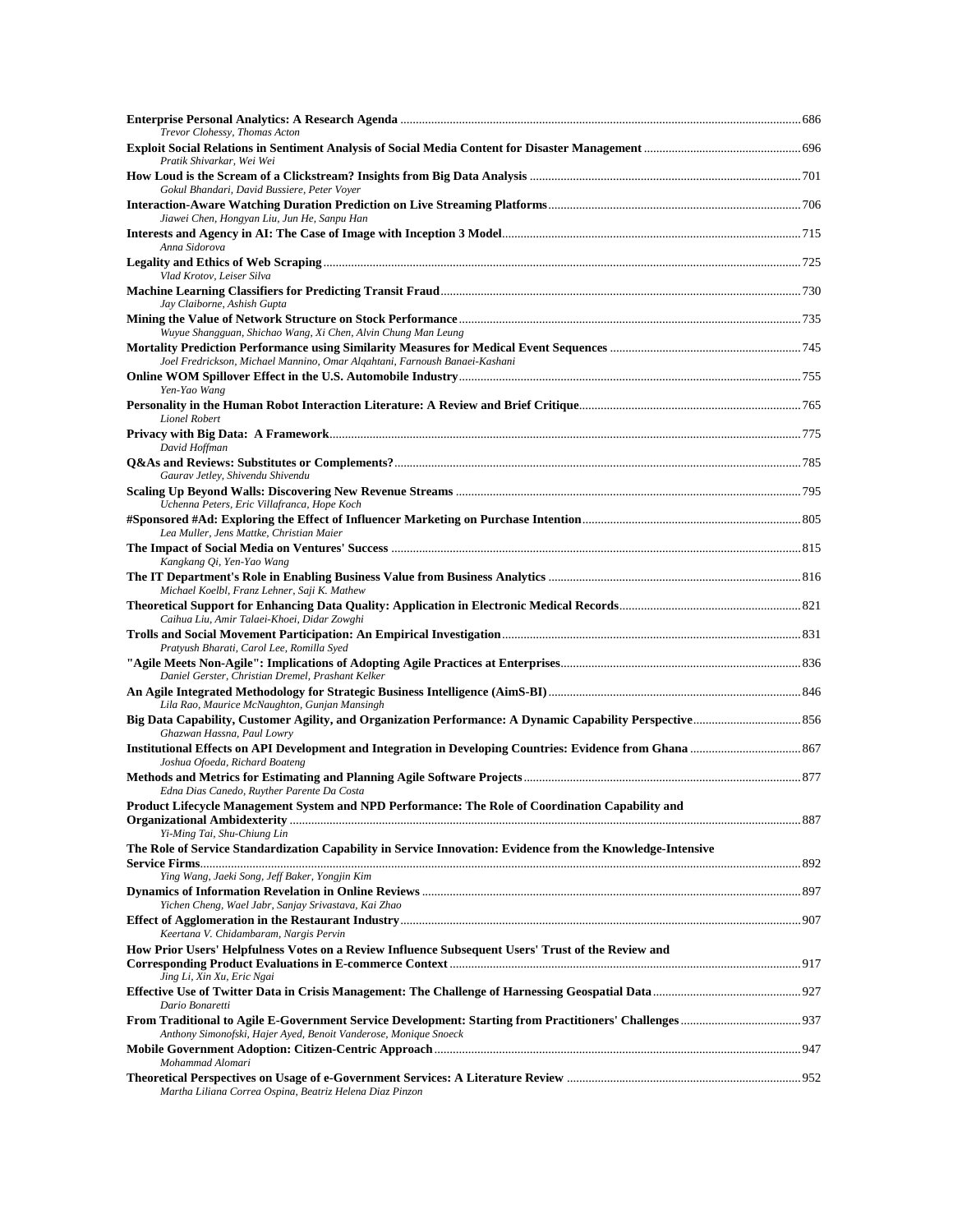| Lihua Wang, Xin (Robert) Luo                                                                                                                         |  |
|------------------------------------------------------------------------------------------------------------------------------------------------------|--|
|                                                                                                                                                      |  |
| Alixandre Santana, Daniel Simon, Hermano De Moura, Kai Fischbach, Matthias Kreimeyer                                                                 |  |
| Maria Camila Romero, Mario Sanchez, Jorge Villalobos                                                                                                 |  |
| Fabian Burmeister, Paul Drews, Ingrid Schirmer                                                                                                       |  |
| Towards an Open Ecosystem for Maturity Models in the Digital Era: The Example of the Data Quality                                                    |  |
|                                                                                                                                                      |  |
| Thomas Schaffer, Christian Leyh, Katja Bley, Mario Schimmele                                                                                         |  |
| Christopher Wood, Asfahaan Mirza, Gabrielle Peko, David Sundaram                                                                                     |  |
| Matthias Gottlieb, Markus Bohm                                                                                                                       |  |
| Yun Wan, Makoto Nakayama, Jin Qin                                                                                                                    |  |
|                                                                                                                                                      |  |
| Xia Zhao, Lei Wang, Cheng Zhang                                                                                                                      |  |
| Yen-Hao Hsieh, Hsiao-Hsuan Chiu, Wei-Lun Chang                                                                                                       |  |
|                                                                                                                                                      |  |
| Hsin-Yi Huang, Sheng-Pao Shih                                                                                                                        |  |
| Guohou Shan, Dongsong Zhang, Lina Zhou, Lingge Suo, Jaewan Lim, Chunming Shi                                                                         |  |
| Chris Leberknight, Nivitha Raveendran                                                                                                                |  |
| Investigating of In-app Advertising Features' Impact on Effective Clicks for Different Advertising Formats 1065<br>Xiaoyu Li, Xia Zhao, Lakshmi Iyer |  |
| Cong Zhang, Derek L. Nazareth                                                                                                                        |  |
| Supavich (Fone) Pengnate, Alex Young, Jeffrey Chen                                                                                                   |  |
| Brian Cusack, Gerard Ward                                                                                                                            |  |
|                                                                                                                                                      |  |
| Chaoqun Deng, T. Ravichandran                                                                                                                        |  |
| Anqi Wu, Dharma Kwon, Sung Kim                                                                                                                       |  |
| Requirements for Representing Data-Driven Business Models - Towards Extending the Business Model Canvas1119<br>Babett Kuhne, Tilo Bohmann            |  |
| Yili Hong, Jing Peng, Gord Burtch, Ni Huang                                                                                                          |  |
| Patrick Mikalef, Kshitij Sharma, Ilias Pappas                                                                                                        |  |
| Mina Tajvidi, Yichuan Wang, Nick Hajli                                                                                                               |  |
| Technology Leadership, Brand Equity, and Customer Loyalty Towards Fintech Service Providers in China 1159<br>May Wang, Younghoon Chang               |  |
| Yinan Yu, Warut Khern-Am-Nuai, Alain Pinsonneault                                                                                                    |  |
| Wael Jabr, Zirun Qi, Ritu Lohtia, Monica D. Guillory                                                                                                 |  |
| Ya-Ling Wu, Chun-Yu Hsiung                                                                                                                           |  |
| Ying Wang, Yue Guo, Jaeki Song                                                                                                                       |  |
| Chi Hon Li, Vincent Siu-King Lai, Waiman Cheung, Xiling Cui                                                                                          |  |
| Ilias Pappas, Panos Kourouthanassis, Patrick Mikalef, Michail Giannakos                                                                              |  |
|                                                                                                                                                      |  |
| Akemi Takeoka Chatfield, Christopher G. Reddick                                                                                                      |  |
| Jeffrey Pittaway, Ali Reza Montazemi                                                                                                                 |  |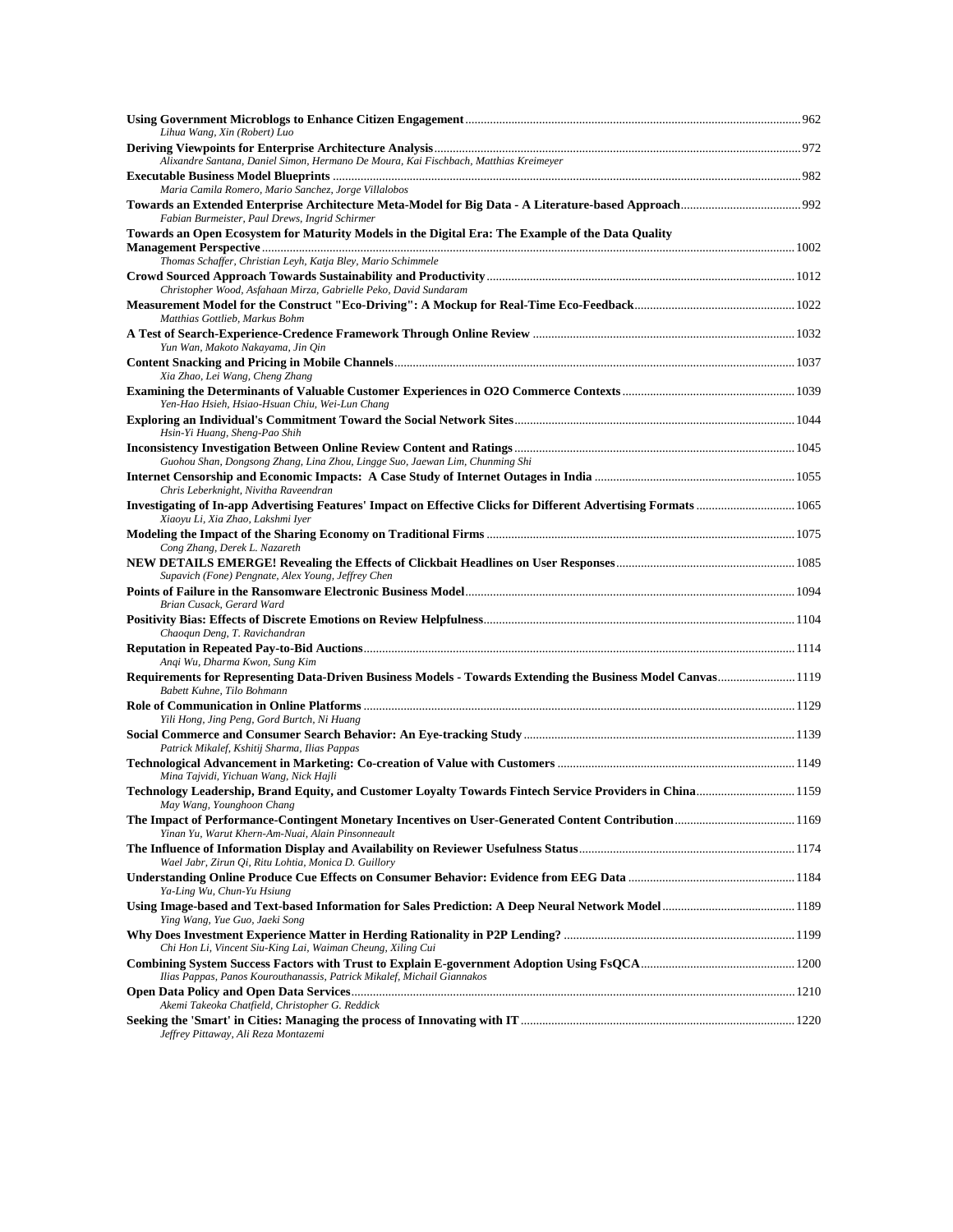| Manoj A. Thomas, Diya Suzanne Abraham, Dapeng Liu                                                                                          |  |
|--------------------------------------------------------------------------------------------------------------------------------------------|--|
| Yara Khoury, Sandeep Purao, Marybeth Duffy                                                                                                 |  |
| Nuno Silva, Miguel Mira Da Silva, Pedro Sousa                                                                                              |  |
| Khushboo Agrawal, Monideepa Tarafdar, Sanjiv Vaidya                                                                                        |  |
| Bouabre Koffi, Adel Yazdanmehr, Radhakanta Mahapatra                                                                                       |  |
| Fei Liu, Xitong Guo, Xiaofeng Ju                                                                                                           |  |
| Alexander McLeod, Diane Dolezel                                                                                                            |  |
| Arif Reza Anwary, Hongnian Yu, Michael Vassallo                                                                                            |  |
|                                                                                                                                            |  |
| Nelson K. Y. Leung, Sim Kim Lau, Hannarong Shamsub, Sim Yee Lau<br>Viet Dao, Thomas Abraham                                                |  |
| Creating Environmental Sensemaking through Green IS: An Experimental Study on Eco-Nudging Paper Printing                                   |  |
| Kenan Degirmenci, Jan Recker                                                                                                               |  |
| Max Leyerer, Marc-Oliver Sonneberg, Michael H. Breitner                                                                                    |  |
| Dario Bonaretti, Gabriele Piccoli                                                                                                          |  |
| Jan Moritz Anke, Matthias Schumann                                                                                                         |  |
| Yazeed Alsuhaibany, Yan Li                                                                                                                 |  |
| Benedikt Kirpes, Christian Becker                                                                                                          |  |
| Guillaume Faddoul, Samir Chatterjee                                                                                                        |  |
| Owen Schaffer, Xiaowen Fang                                                                                                                |  |
| Joana Gaia, Xunyi Wang, Jenn Basile, G. L. Sanders, David Murray                                                                           |  |
| Mohammed Shubber, Tomas Ostlind, Ann Svensson, Lena Larsson                                                                                |  |
| Osama Mujallid, Salem Alghamdi                                                                                                             |  |
| An Examination of Risk Perceptions and Protected Health Information Disclosure Intentions: A Construal Level                               |  |
| Tripti Singh, Allen Johnston, Paul Di Gangi, Gregory Bott                                                                                  |  |
| Haoqiang Jiang, Debra Vandermeer, Paulo Gomes                                                                                              |  |
| Bahae Samhan, Roslin Hauck                                                                                                                 |  |
| Massara Alazazi, Jun Sun, Nan Xiao                                                                                                         |  |
| Michael Kizito, Evelyn Kahiigi                                                                                                             |  |
| James (Jim) Ryan, Barbara Doster, Sandra Daily, Carmen Lewis                                                                               |  |
| Maya Patel, Aman Shah, Krisha Shah, Miloslava Plachkinova                                                                                  |  |
| Saeede Eftekhari, Niam Yaraghi, Ram Gopal, Ram Ramesh                                                                                      |  |
| Developing and Testing a Smartphone Health Application for Older People to Improve Their Mental Health  1486<br>Shadi Erfani, Kimiya Ramin |  |
| Niels Frederik Garmann-Johnsen, Migle Helmersen, Tom Roar Eikebrokk                                                                        |  |
| Kaushik Ghosh, Michael Dohan, Hareesh Veldandi                                                                                             |  |
| Renato Kuroe, Robson Bonidia, Luiz Rodrigues, Jacques Brancher, Danilo Sanches, Willyan Nazima, Fabricio Furtado                           |  |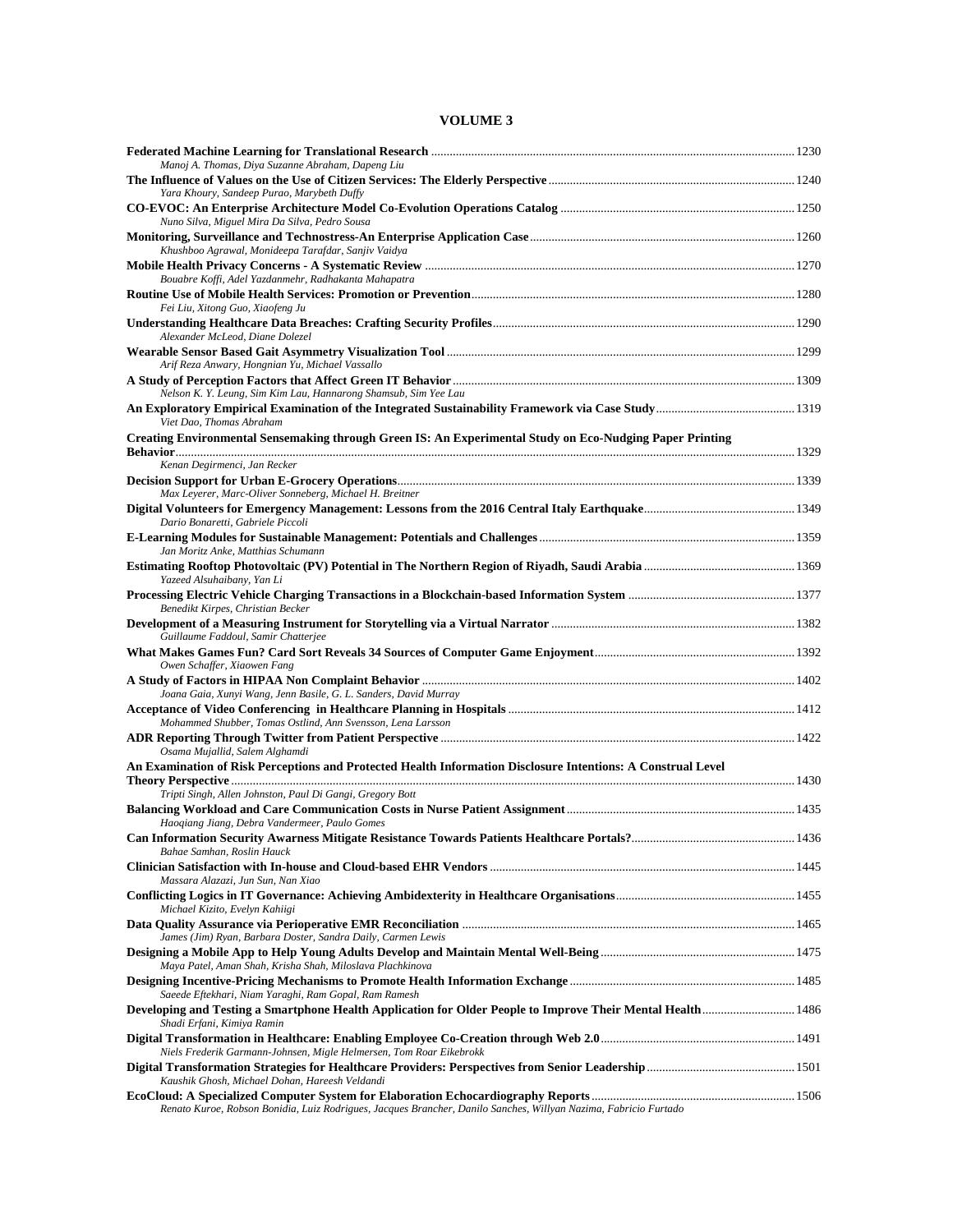| Examining the Relationship Between a Hospital's IT Infrastructure Capability and Digital Capabilities: A                                          |  |
|---------------------------------------------------------------------------------------------------------------------------------------------------|--|
| Rogier Van De Wetering, Johan Versendaal, Pien Walraven                                                                                           |  |
| Luwen Huangfu, Stephen Hayne, James Ma, Nicholas Roberts                                                                                          |  |
| Marius Mueller, Oliver Heger, Bjoern Niehaves                                                                                                     |  |
| Mohammed Sajedur Rahman, Rakibul Hoque                                                                                                            |  |
| Luisa Schulz, Ton Spil, Sjoerd De Vries                                                                                                           |  |
| Joseph M Woodside, Shahram Amiri                                                                                                                  |  |
| Blooma John, Nilmini Wickramasinghe, Jayan Kurian                                                                                                 |  |
| Nilmini Wickramasinghe, Bodil Rasmussen, Freimut Bodendorf, Vibeke Zoffmann, Lars Kayser, Judy Currey                                             |  |
|                                                                                                                                                   |  |
| Xinying Liu, Upkar Varshney                                                                                                                       |  |
| Nicole O'Brien, Yufei Yuan<br>The Effects of Perceived Health Status on Privacy Concerns and Opt-in Intention Toward Health Information           |  |
| Pouyan Esmaeilzadeh, Mahed Maddah                                                                                                                 |  |
| Tamuchin McCreless                                                                                                                                |  |
| Becky Deitenbeck, Sajda Qureshi, Jason Xiong                                                                                                      |  |
| Mohamed Abdelhamid, Spyridon Samonas<br>Understanding the Barriers to Knowledge Sharing in the French Healthcare System: A Conceptual Model and   |  |
| Imen Ben Hamouda, Olfa Chourabi, Imed Boughzala                                                                                                   |  |
| Nilmini Wickramasinghe, Imran Muhammad, Jeremy Grummet, Louise O'Connor                                                                           |  |
| Anton Ivanov, Sanjukta Smith, Raj Sharman                                                                                                         |  |
| Andrew Miller, Merrill Warkentin                                                                                                                  |  |
| Ali Ghawe, Kathryn Brohman                                                                                                                        |  |
| Exploring Job Satisfaction of IT Workers in Taiwan, Japan, and China: The Role of Employee Demographics, Job                                      |  |
| Benjamin Yeo, Alexander Serenko, Prashant Palvia, Osam Sato, Hiroshi Sasaki, Jie Yu, Yue Guo                                                      |  |
| Luiz Antonio Joia, Mariela Assis                                                                                                                  |  |
| Mostafa Mesgari                                                                                                                                   |  |
| Ryan M. Schuetzler, G. Mark Grimes, Justin Scott Giboney                                                                                          |  |
| Busra Alma, Erman Coskun, Mehtap Ozsahin<br>Designing User Interfaces for Ecological Momentary Assessments for Superior User Engagement: A Theory |  |
| Avijit Sengupta, Theresa Beckie, Kaushik Dutta                                                                                                    |  |
| Emmanuel Owusu-Oware, John Effah, Richard Boateng                                                                                                 |  |
| Direct Application of Research Study Findings in a Practitioner Setting: The Application of the Small Retail<br>Omar Aboulola                     |  |
| Monika Ziobrowska                                                                                                                                 |  |
| E-Business Value in Small and Medium-Sized Enterprises in Southern Africa: A Quantitative Content Analysis of                                     |  |
| Meduduetso Tsumake, Michael Kyobe                                                                                                                 |  |
| Liliane Ableitner, Verena Tiefenbeck, Elgar Fleisch, Thorsten Staake                                                                              |  |
| Margaret Meiling Luo, Sophea Chea                                                                                                                 |  |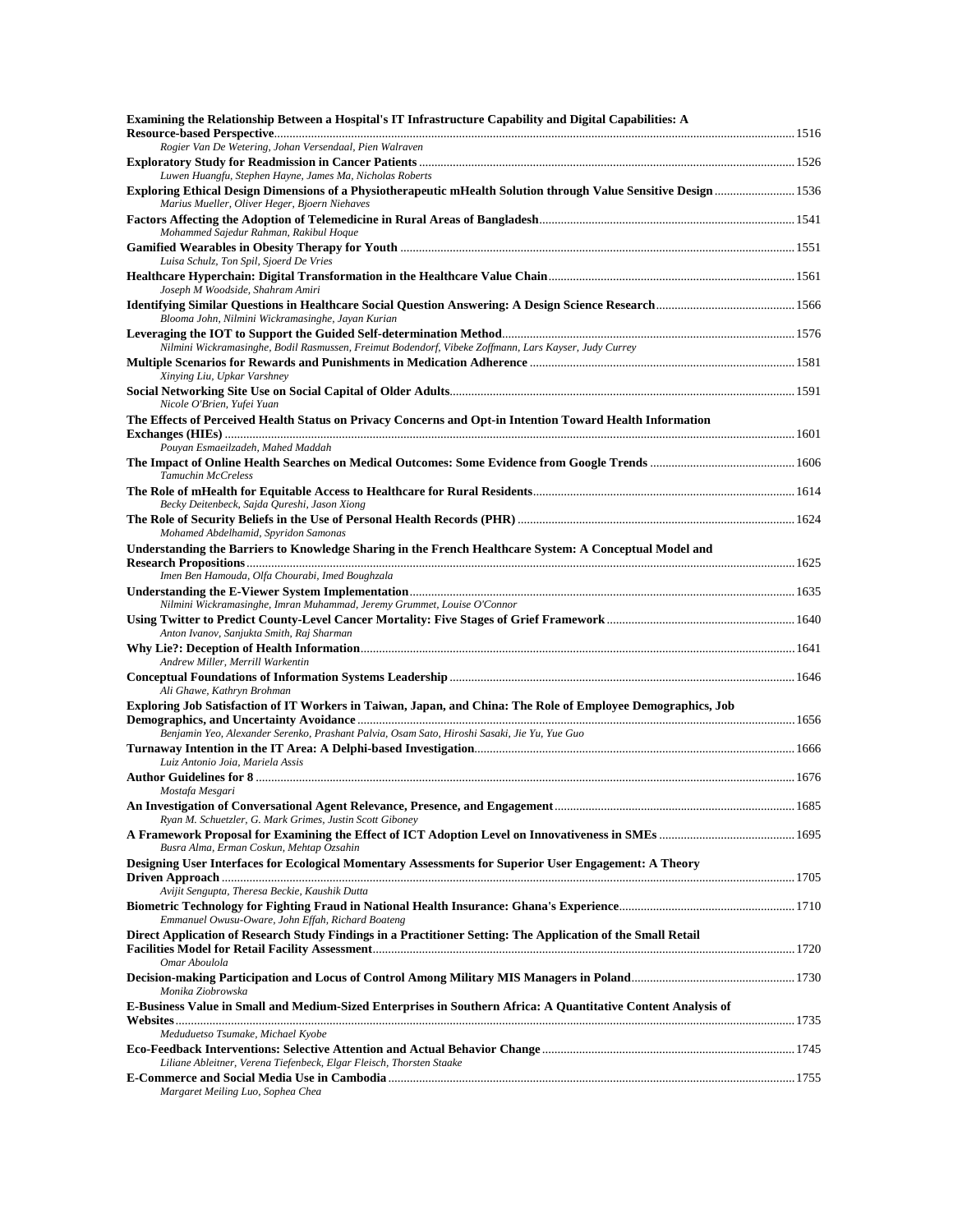| Fiona Nah, Tejaswini Yelamanchili, Langtao Chen, Keng Siau, Chandana Mallapragada                                                                                                       |  |
|-----------------------------------------------------------------------------------------------------------------------------------------------------------------------------------------|--|
| Enterprise Systems Adoption and Implementation in Chinese SMEs: Exploring Relationships Between User Firms                                                                              |  |
| Zheng Xu, David Brown, Mark Stevenson                                                                                                                                                   |  |
| Benjamin Yeo                                                                                                                                                                            |  |
| Prediction Tool for Consumer Decision Making in E-Commerce: Exploring "If Not" type of Explanation Facilities                                                                           |  |
|                                                                                                                                                                                         |  |
| Lianlian Jiang                                                                                                                                                                          |  |
| Oscar Lopez, Traci Hess                                                                                                                                                                 |  |
| The Influence of IT Artifacts on Players Leading to Internet Gaming Addiction among University Students in                                                                              |  |
|                                                                                                                                                                                         |  |
| Makafui Nyamadi, Richard Boateng                                                                                                                                                        |  |
| Jan-Paul Huttner, Kathrin Robbert                                                                                                                                                       |  |
|                                                                                                                                                                                         |  |
| Ouynh N. Nguyen, Anna Sidorova                                                                                                                                                          |  |
| Anna Carolina Muller Queiroz, Alexandre Moreira Nascimento, Thomas Brashear Alejandro, Romero Tori, Vinicius Veloso De<br>Melo, Fernando De Souza Meirelles, Maria Isabel Da Silva Leme |  |
| Dorota Dobija, Grzegorz Mazurek, Narcyz Roztocki, H. Roland Weistroffer                                                                                                                 |  |
| Wenxiu Nan                                                                                                                                                                              |  |
| Alaa Nehme, Joey F. George                                                                                                                                                              |  |
| Benchmarking Methodology Development for Establishing Information System Security Policy: A Design Science                                                                              |  |
|                                                                                                                                                                                         |  |
| Martin (Dae Youp) Kang, Sungyong Um, Ted (Euntae) Lee, Horim Kim                                                                                                                        |  |
| Arunabha Mukhopadhyay, Baidyanath Biswas, Shounak Pal                                                                                                                                   |  |
| Abhijit Chaudhury, Debasish Mallick                                                                                                                                                     |  |
| Grace Fox, Colin Tonge, Theo Lynn, John Mooney                                                                                                                                          |  |
| Yuan Li, Adel Yazdanmehr, Jingguo Wang, H. Raghav Rao                                                                                                                                   |  |

| Bonnie Anderson, Daniel Bjornn, Jeff Jenkins, Brock Kirwan, Anthony Vance          |  |
|------------------------------------------------------------------------------------|--|
| Alaa Nehme, Joey F. George                                                         |  |
| Vivek Singh, Kaushik Dutta                                                         |  |
| Fagner Roger Pereira Couto, Sergio Zorzo                                           |  |
| Oian Wang, E. W. T. Ngai                                                           |  |
| Michael Adelmeyer, Lukas Beike, Mirko Buggenthin, Sebastian Osada, Frank Teuteberg |  |
| Brian Cusack, Eghbal Ghazizadeh, Raymond Lutui                                     |  |
| Taha Havakhor, Tianjian Zhang, Bryan Hammer                                        |  |
| Sameer Verma, Andreas Gros, Martin Dluhos                                          |  |
| Vikram Bhadauria, Radhakanta Mahapatra, Sridhar Nerur                              |  |
| Fred Amankwah-Sarfo, John Effah, Richard Boateng                                   |  |
| Zaakirah Roomaney, Jean-Paul Van Belle, Pitso Tsibolane                            |  |
| Ariane-Tabea Schuller                                                              |  |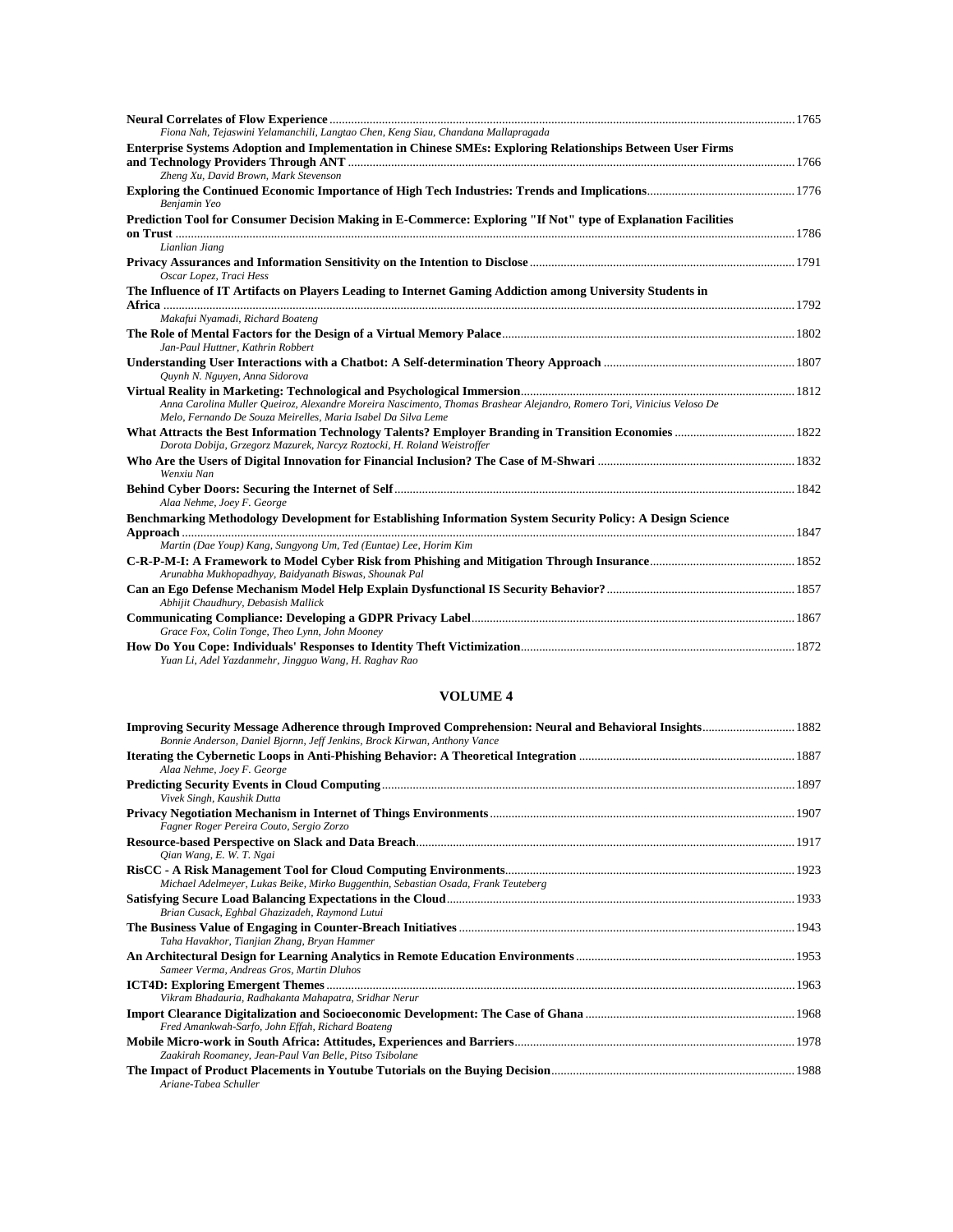| The Impact of Prosocial Microlending on Entrepreneurship in Emerging Economies: A Cross-National Natural                                 |  |
|------------------------------------------------------------------------------------------------------------------------------------------|--|
| Minxu Shen, Jason Chan, Yi Ding, Jin Chen                                                                                                |  |
| Theories for Analysing Innovation and Technology in Emerging Financial Markets: The Case of Algorithmic and                              |  |
| Wendy Currie, Jonathan Seddon, Ricky Cooper, Ben Van Vliet                                                                               |  |
| Lu Wang, Xin (Robert) Luo, Botong Xue                                                                                                    |  |
| Using Signaling Theory to Understand the Impact of Information Disclosure on Online Collaborative                                        |  |
| Sin-Jie Wang, Jack Shih-Chieh Hsu, Yuzhu Li, Tung-Chin Lin                                                                               |  |
| Mohsen M. Jozani, Emmanuel Ayaburi, Myung Ko, Kim-Kwang Raymond Choo                                                                     |  |
| Martha McNeil, Omar El-Gayar, Cherie Noteboom                                                                                            |  |
| An Empirical Study on the Factors Contributing to Disclosing Personal Information Online: Insecurity in the                              |  |
| Iqbal Amiri, Ling Wang, Yair Levy, Inkyoung Hur                                                                                          |  |
| Randi Jiang, Jae Ung Lee                                                                                                                 |  |
| Andrew Miller, Kent Marett                                                                                                               |  |
| Donald Privitera, Lei Li                                                                                                                 |  |
| Shounak Pal, Arunabha Mukhopadhyay                                                                                                       |  |
| Zahra Aivazpour, Nicole Beebe                                                                                                            |  |
| Examining Technology Use Factors of Privacy-Enhancing Technologies: The Role of Perceived Anonymity and                                  |  |
| David Harborth, Sebastian Pape                                                                                                           |  |
| Dejan Kosutic, Federico Pigni                                                                                                            |  |
| Shounak Pal, Arunabha Mukhopadhyay                                                                                                       |  |
| Robert E. Crossler, France Belanger, Kim-Kwang Raymond Choo                                                                              |  |
|                                                                                                                                          |  |
| Philip Menard, Gregory Bott<br>Kelvin King-Kizito, Jun Sun                                                                               |  |
|                                                                                                                                          |  |
| Hamid Reza Nikkhah, Ali Balapour, Rajiv Sabherwal                                                                                        |  |
| Punit Ahluwalia, Mohammad Merhi                                                                                                          |  |
| Fereshteh Ghahramani, Daniel Chen, Jingguo Wang                                                                                          |  |
| Christian Kurtz, Martin Semmann, Tilo Bohmann                                                                                            |  |
| Beverly Medlin, Sandra Vannoy, Austin Eggers                                                                                             |  |
| Kelvin King-Kizito, Nan Xiao                                                                                                             |  |
| Radha Appan, Dinko Bacic, Sreedhar Madhavaram                                                                                            |  |
| Sahar Farshadkhah, Jaeung Lee<br>Joonghee Lee, Dianne Hall, Casey Cegielski                                                              |  |
| Ruby Booth                                                                                                                               |  |
| The Impact of Extended Global Ransomware Attacks on Trust: How the Attacker's Competence and Institutional                               |  |
| Alex Zarifis, Xusen Cheng<br>The Mediating Role of Psychological Ownership in Increasing Information Security Stewardship Behaviors 2172 |  |
| Obi Ogbanufe<br>Henry G Torres, Saurabh Gupta                                                                                            |  |
|                                                                                                                                          |  |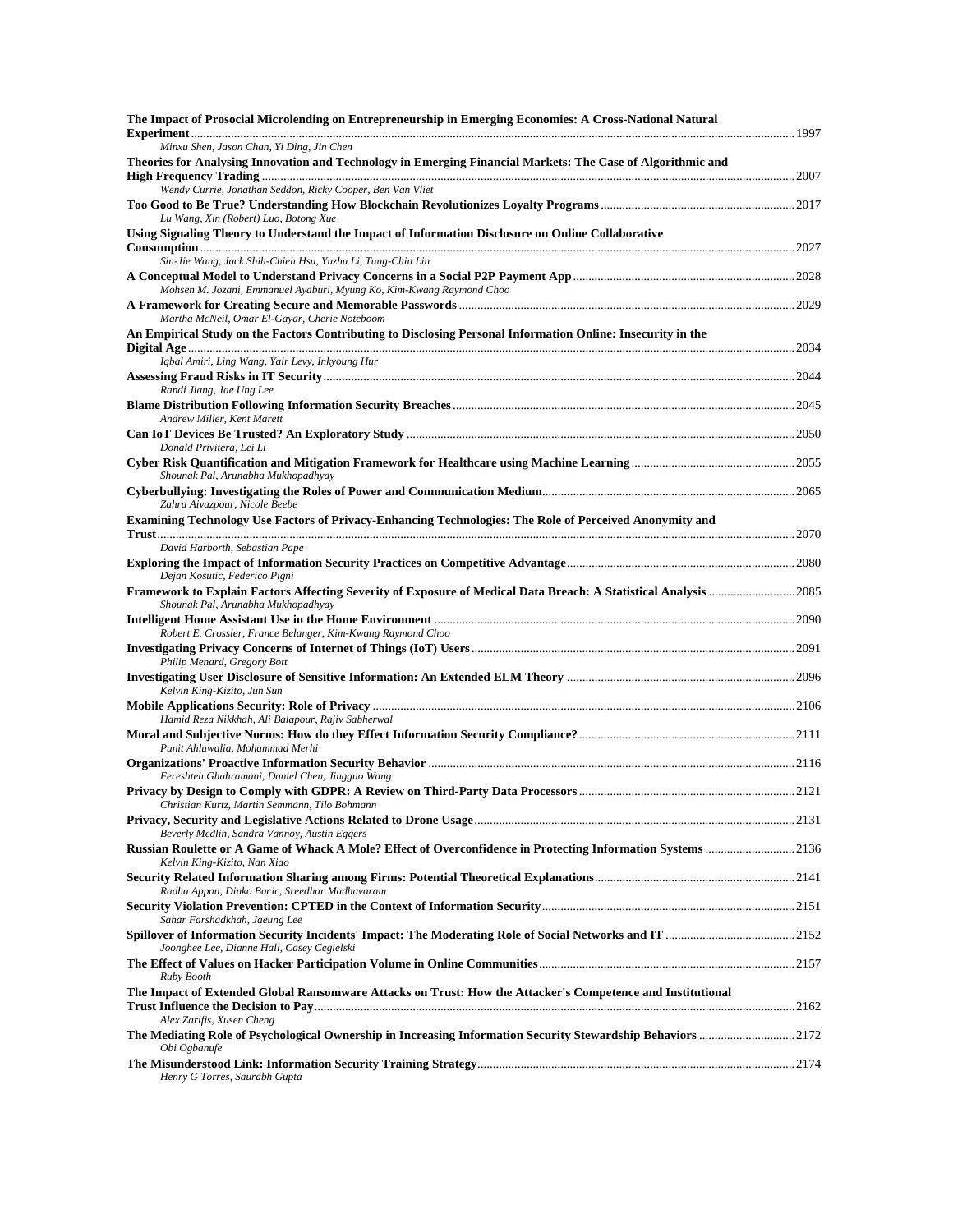| Towards a Development of Cybersecurity Risk-Responsibility Taxonomy of Small Enterprises for Data Breach                                                                                |  |
|-----------------------------------------------------------------------------------------------------------------------------------------------------------------------------------------|--|
| Keiona Davis, Yair Levy, Bostjan Delak                                                                                                                                                  |  |
| Nasim Talebi, Mohsen M. Jozani, Teju Herath, H. Raghav Rao                                                                                                                              |  |
| Alan Litchfield, Abid Shahzad                                                                                                                                                           |  |
| Guillermo Rodriguez-Abitia, Marina Kriscautzky-Laxague                                                                                                                                  |  |
| Rachida Parks, Fay Cobb Payton                                                                                                                                                          |  |
|                                                                                                                                                                                         |  |
| Safa'a Abujarour, Hanna Krasnova                                                                                                                                                        |  |
| Kingsley Ofosu-Ampong, Richard Boateng                                                                                                                                                  |  |
| Tai-Yin Chi                                                                                                                                                                             |  |
| Marcelo Amorim, Fernando Meirelles, Alberto Albertin, Alexandra Cunha                                                                                                                   |  |
| Rosana Dos Anjos, Cristiano Maciel, Cassyra Vuolo, Alexandre Dos Anjos, Marina De Andrade                                                                                               |  |
| Lessons Learned from using Gamification for Teaching Business Informatics to First Year Undergraduate                                                                                   |  |
| Amir Talaei-Khoei, Donald Kerr, Luvai Motiwalla                                                                                                                                         |  |
| The Effects of Students' Motivation and Student-student Dialogue, Student-instructor Dialogue on Students'                                                                              |  |
| Sean Eom                                                                                                                                                                                |  |
|                                                                                                                                                                                         |  |
| Saifur Bhuiyan, Soheil Goodarzi, Jennifer Large, Christina Serrano, Susan Bristow                                                                                                       |  |
| Michael Kallookaran, Dominik Siemon, Susanne Robra-Bissantz                                                                                                                             |  |
| Nathan Garrett                                                                                                                                                                          |  |
|                                                                                                                                                                                         |  |
| Steven Presley, Jeffrey Landry, Jordan Shropshire                                                                                                                                       |  |
| Elahe Javadi, Season Tanner                                                                                                                                                             |  |
| Wagner Ueno, Rodolfo Barros, Jacques Brancher                                                                                                                                           |  |
| Abhishek Tripathi, Deepak Khazanchi                                                                                                                                                     |  |
| Jean-Charles Pillet, Claudio Vitari, Federico Pigni, Kevin Carillo                                                                                                                      |  |
| Rania Fahim El-Gazzar, Fathul Wahid, Karen Stendal                                                                                                                                      |  |
|                                                                                                                                                                                         |  |
| Georg J. P. Link, Matt Germonprez                                                                                                                                                       |  |
| Isabela Ferraz, Carlos Santos Jr.                                                                                                                                                       |  |
| Max-Marcel Theilig, Thorsten Prohl, Rudiger Zarnekow                                                                                                                                    |  |
| Anil Singh, Vikram Bhadauria, Anil Gurung                                                                                                                                               |  |
| April Reed, Mark Angolia                                                                                                                                                                |  |
| Lakshmi Iyer, Mitchell Church, Dan Emery                                                                                                                                                |  |
|                                                                                                                                                                                         |  |
| Timo Lainema, A. K. M. Najmul Islam, Kirsi Lainema<br>Classroom Strategies for Overworked Faculty of Intro to MIS: Harnessing the Power of Cooperative Learning 2418                    |  |
| Amy Connolly, Dan Rush                                                                                                                                                                  |  |
| Udayangi Perera Muthupoltotage, Lesley Gardner                                                                                                                                          |  |
| Carol McGuire, John Benamati                                                                                                                                                            |  |
| Biagio Palese, Sun Tae Kim, Joaquin Rodriguez, Gabriele Piccoli                                                                                                                         |  |
|                                                                                                                                                                                         |  |
| Anna Carolina Muller Queiroz, Alexandre Moreira Nascimento, Romero Tori, Thomas Brashear Alejandro, Vinicius Veloso De<br>Melo, Fernando De Souza Meirelles, Maria Isabel Da Silva Leme |  |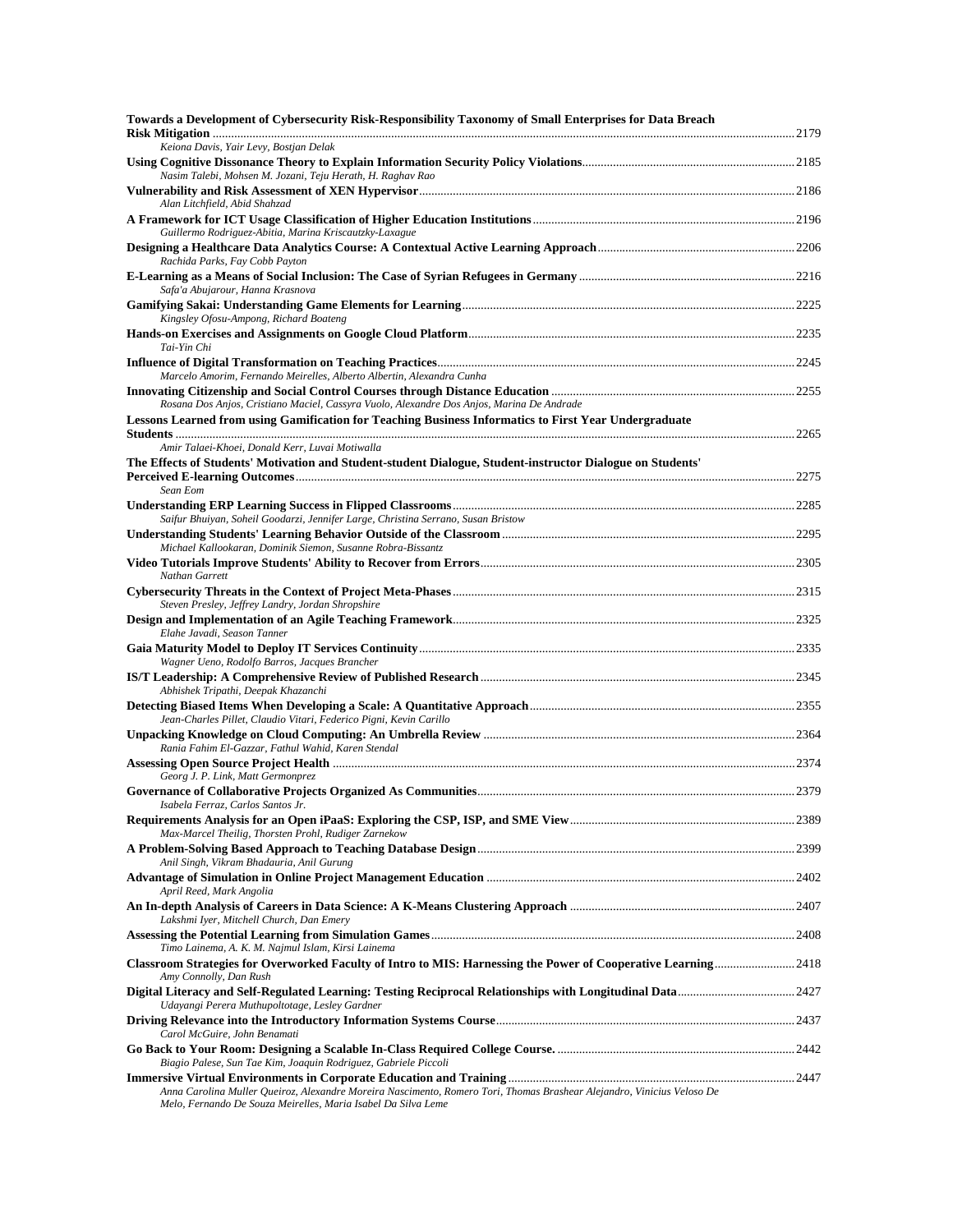| Jooo Varajao, Isabel Moura                                                                             |       |
|--------------------------------------------------------------------------------------------------------|-------|
| Olfa Chourabi Tantan, Imed Boughzala, Daniel Lang                                                      |       |
| Michael Litman, Daniela Field                                                                          |       |
| Linda Eckardt, Steve Grogorick, Susanne Robra-Bissantz                                                 |       |
| Resolving the Pedagogical Disconnect between User Stories and Use Cases in Systems Analysis and Design |       |
| Gary Spurrier, Heikki Topi                                                                             |       |
| Amir Talaei-Khoei, Jay Daniel, Mohsen Dokhanchi                                                        |       |
| Md Rasel Al Mamun, Dan Kim                                                                             |       |
| Josue Kuika Watat, Samuel Fosso Wamba, Jean Robert Kala Kamdjoug                                       |       |
| Claus-Peter H. Ernst, Birte Malzahn, Katharina Simbeck                                                 |       |
| Nathan Garrett                                                                                         | .2525 |
| Lakshmi Iver, Indika Dissanayake, Rudolph Bedeley                                                      | 2530  |

| Noel Carroll, Mairead O'Connor, Henry Edison                                                                                               |  |
|--------------------------------------------------------------------------------------------------------------------------------------------|--|
| Jordan Shropshire, Jeff Landry, Steven Presley                                                                                             |  |
| Jeff Saltz, Nicholas Hotz, David Wild, Kyle Stirling                                                                                       |  |
| Eunhee Park, Jongwoo Kim, Elaine Shan                                                                                                      |  |
| Michael Cuellar                                                                                                                            |  |
| Anna Wiedemann, Manuel Wiesche                                                                                                             |  |
| Rita Marques, Goncalo Costa, Miguel Mira Da Silva, Daniel Goncalves, Pedro Goncalves                                                       |  |
| Mogens Frank Mikkelsen                                                                                                                     |  |
| Hamid Reza Nikkhah, Franck Loic Soh Noume, Beverly Hodges-McDaniel, Rajiv Sabherwal                                                        |  |
| Michael Gall, Federico Pigni                                                                                                               |  |
| Anna Zaitsev, Uri Gal, Barney Tan                                                                                                          |  |
| Alexandre Moreira Nascimento, Maria Alexandra V. Cortez Da Cunha, Fernando De Souza Meirelles, Eusebio Scornavacca,<br>Vinicius V. De Melo |  |
| A Methodological Improvement in the Evaluation of Research Output: an Adapted use of the Scholarly Capital                                 |  |
| Michael Cuellar, Hirotoshi Takeda, Duane Truex<br>Abdullah Oguz, Wei Xie, Prashant Palvia, Kwasi Amoako-Gyampah                            |  |
| Inderjeet Kaur, Sumedha Chauhan                                                                                                            |  |
| James Denford, Kurt Schobel                                                                                                                |  |
| Zakariya Belkhamza, Geoffrey S Hubona                                                                                                      |  |
| Anna Kupfer                                                                                                                                |  |
| Darius Schlangenotto, Martin Poniatowski, Dennis Kundisch                                                                                  |  |
|                                                                                                                                            |  |

*Harshali Sadhya, Vikram Sadhya*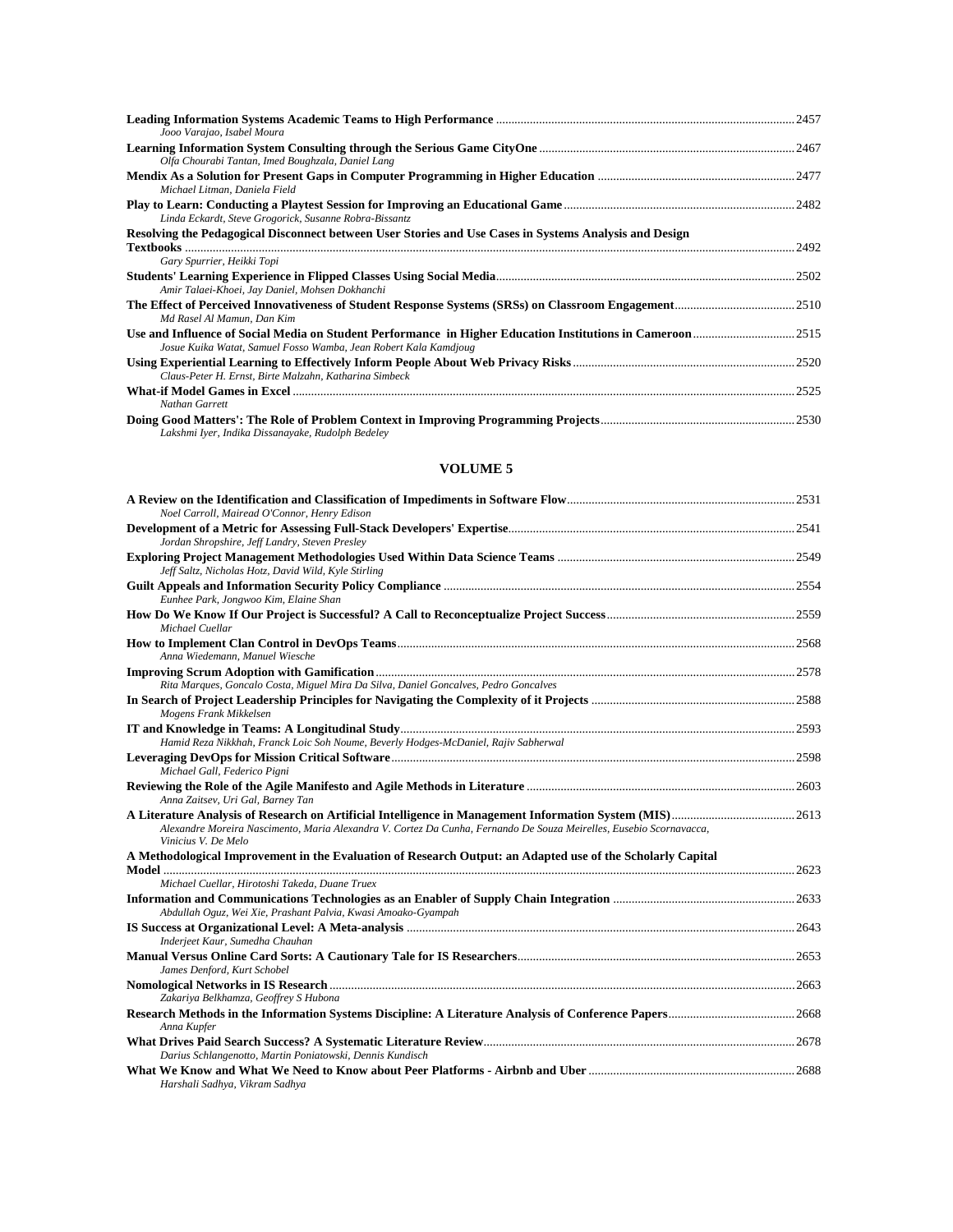| Andre L. De Gusmao, Cleidson R. B. De Souza, Rodrigo Q. Reis, Adailton M. Lima                                                   |       |
|----------------------------------------------------------------------------------------------------------------------------------|-------|
| Yanni Hu, Yuanfeng Cai, Radhika Jain                                                                                             |       |
| Vinod Ahuja, Matt Germonprez                                                                                                     |       |
| Kevin Lumbard                                                                                                                    |       |
| Analyzing Influences on Pivotal ITO Contract Features: A Quantitative Multi-Study Design with Evidence from                      |       |
| Michael Konning, Kai Heinrich, Patrick Zschech, Christian Leyh                                                                   |       |
| Beacon-based Customer Tracking across the High Street: Perspectives for Location-based Smart Services in<br>Jan Hendrik Betzing  |       |
| Robert Ohene-Bonsu Simmons                                                                                                       |       |
| Leonard Agbenyo, David Asamoah, Benjamin Agyei-Owusu                                                                             |       |
| Enabling Bimodal IT: Practices for Improving Organizational Ambidexterity for Successful Innovation                              |       |
| Nabil Georges Badr                                                                                                               |       |
| Benedikt Von Bary                                                                                                                |       |
| Tobias Kissmer, Julian Knoll, Stefan Stieglitz, Rainer Gross                                                                     |       |
| Andrea Zasada, Tung Bui                                                                                                          |       |
|                                                                                                                                  |       |
| Melanie Huber, Stephan Zimmermann, Christopher Rentrop, Carsten Felden                                                           |       |
| Karl Van Der Schyff, Kirstin Krauss, Jan Kroeze                                                                                  |       |
| Bastian Kordyaka, Marius Mueller, Katharina Jahn, Oliver Heger, Bjoern Niehaves                                                  |       |
| Zahra Aivazpour, V. Srinivasan (Chino) Rao                                                                                       |       |
| Matthias Volk, Matthias Pohl, Klaus Turowski                                                                                     |       |
| Aurona Gerber                                                                                                                    |       |
| Deep Intelligent Systems for Time Series Prediction: Champion or Lame Duck? - Evidence from Crude Oil Price                      |       |
| Kai Heinrich, Vera Fleibner                                                                                                      |       |
| Habibullah Aminu, Muhammadou M. O. Kah, Kweku-Muata Osei-Bryson                                                                  |       |
| Adeyinka Akanbi, Muthoni Masinde                                                                                                 |       |
| <b>Theory of Dataphoric Space</b>                                                                                                |       |
| Michael Pritchard, Cherie Noteboom                                                                                               | .2879 |
| Adrian Hernandez-Mendez, Anne Faber, Gloria Bondel, Florian Matthes                                                              |       |
| Saulo Brito, Ariane Baldykowski, Sandro Miczevski, Thiago Silva<br>Fatuma Namisango, Kyeong Kang                                 |       |
| Han-Min Kim, Gee-Woo Bock                                                                                                        |       |
| Jie Du, Gregory Schymik                                                                                                          |       |
| Someone On My Level: How Women of Color Describe the Role of Teaching Assistants in Creating Inclusive<br>Mina Tari, Hala Annabi |       |
| Curtis Cain, Allison Morgan Bryant, Carlos Buskey, Rajni Goel                                                                    |       |
| What Does it Mean to be Autistic? Examining How Identity Threats and Coping Strategies Influence the ASD                         |       |
| Jennifer Large, Christina Serrano                                                                                                |       |
| Valentina Bustos, Aurora Sanchez-Ortiz                                                                                           |       |
| Michael Van Der Linden, Cesar Alexandre Souza                                                                                    |       |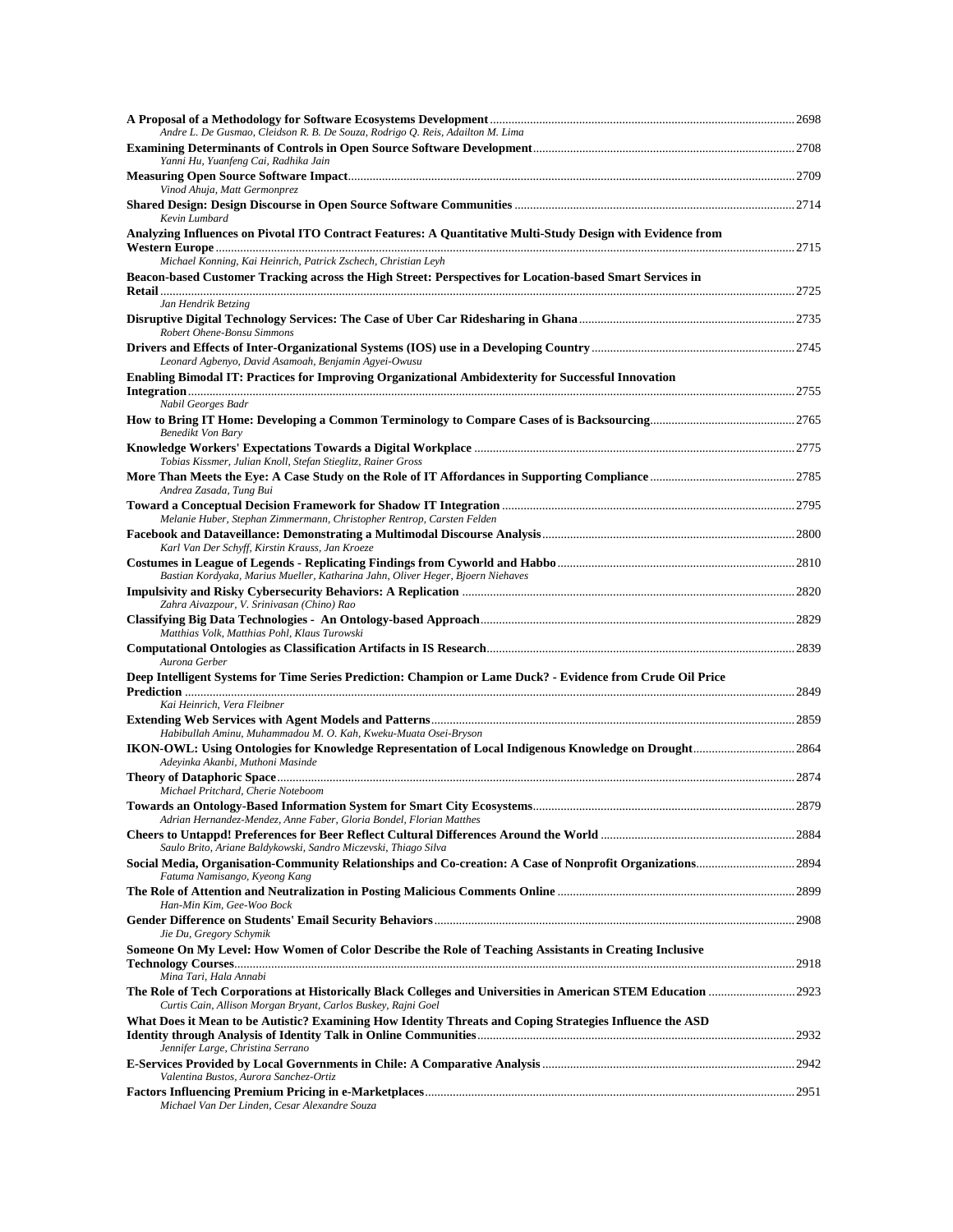| Mejorando la Circulacion de Vehiculos: Simulacion con Semaforos Inteligentes - Improving Traffic: Simulation      |  |
|-------------------------------------------------------------------------------------------------------------------|--|
| Luis Carpio Ali, Alex Oviedo Meneses, Shirley Reynozo Torres, Arnaldo Tejada Espinoza, Jose Antonio Robles Flores |  |
| Necesidad de Uso de Tecnologias Para el Aprendizaje y el Conocimiento en Adolescentes - Need of Use of            |  |
|                                                                                                                   |  |
| Marco Antonio Vera-Ramirez, Guillermo Rodriguez-Abitia                                                            |  |
| Quality of Tests in Virtual Learning Environments: A Study Based on Classical Test Theory and Facility and        |  |
|                                                                                                                   |  |
| Bruno Araujo, Adriana Viana, Daielly Mantovani, Celso Machado Jr                                                  |  |
|                                                                                                                   |  |
| Franck Loic Soh Noume, Jennifer Large, Beverly A. Hodges-McDaniel                                                 |  |
| Lucas Gren                                                                                                        |  |
| Stefan Hopf, Claudia Loebbecke, Michel Avital                                                                     |  |
|                                                                                                                   |  |
| Monideepa Tarafdar, Helena Wenninger                                                                              |  |
|                                                                                                                   |  |
| Fernanda Momo, Giovana Schiavi, Ariel Behr                                                                        |  |
|                                                                                                                   |  |
| Samuli Tahvanainen, Eetu Luoma                                                                                    |  |
| Nikhil Bandodkar, Renu Singh                                                                                      |  |
| Alessio De Santo, Ulysse Rosselet, Cedric Gaspoz                                                                  |  |
| Christian Sillaber, Nikolas Huber, Andrea Mussmann, Ruth Breu                                                     |  |
|                                                                                                                   |  |
| Benjamin Agyei-Owusu, David Asamoah, Leonard Agbenyo                                                              |  |
| Joseph Nwankpa, Yaman Roumani                                                                                     |  |
| Ali Baker, Timothy Ellis                                                                                          |  |
| Vetrivadivel Vel, Insu Park                                                                                       |  |
| Florian Wiesboeck                                                                                                 |  |
|                                                                                                                   |  |
| Salma Trid                                                                                                        |  |
|                                                                                                                   |  |
| Naoum Jamous, Christian Haertel, Marco Finkendei, Matthias Volk, Johannes Hintsch                                 |  |
| Melanie Swan, Sabine Brunswicker                                                                                  |  |
| IT-Enabled Dynamic Capabilities, Environmental Uncertainty, and Competitive Performance: A Configurational        |  |
| Patrick Mikalef                                                                                                   |  |
|                                                                                                                   |  |
| Bianca Teixeira, Flavia Santoro, Fernanda Baiao                                                                   |  |
| Cesar Bandera, Katia Passerini                                                                                    |  |
|                                                                                                                   |  |
| Tobias Riasanow, Fiona Burckhardt, David Soto Setzke, Markus Bohm, Helmut Krcmar                                  |  |
|                                                                                                                   |  |
| Jason Williams, Henry Torres, Traci Carte                                                                         |  |
| The Impact of Digital Transformation on Sourcing Strategies in the Financial Services Sector: Evolution or        |  |
| Ugur Demirbas, Heiko Gewald, Bernhard Moos                                                                        |  |

| Christoph Buck, David Eder                                                                           |  |
|------------------------------------------------------------------------------------------------------|--|
| CSSO: Ontology-Based Framework for Semantic Interoperatability Between Heterogeneous Web Sources3195 |  |
| Samreen Kazi, Quratulain Rajput, Shakeel Khoja                                                       |  |
|                                                                                                      |  |
| Romilla Syed, Haonan Zhong                                                                           |  |
|                                                                                                      |  |
| Naga Vemprala, Charles Zhechao Liu, Rachael Ruizhu Xiong, Kim-Kwang Raymond Choo                     |  |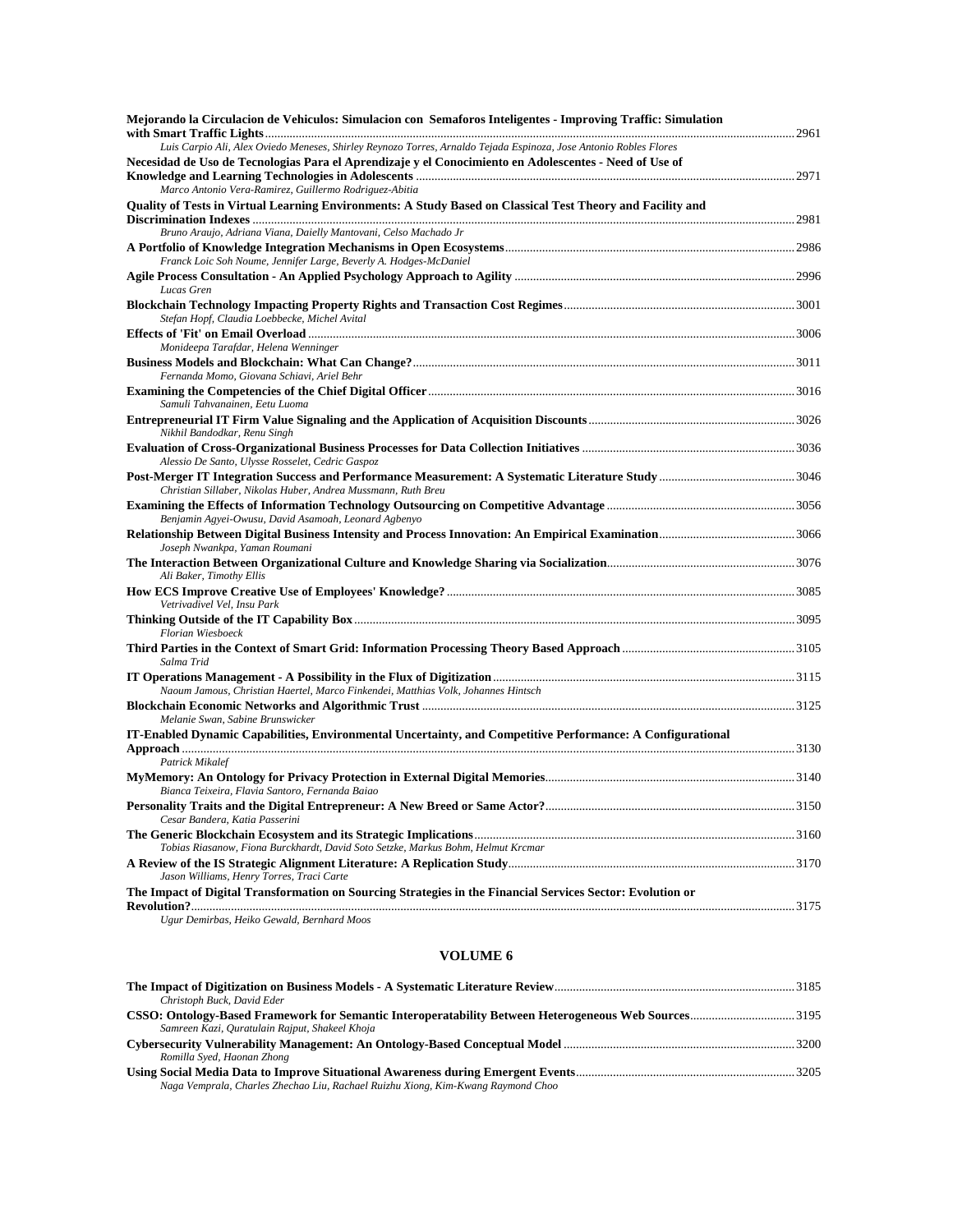| Ting-Kai Hwang, Yung-Ming Li, Jun-Fei Wan                                                                                                                                                                                  |  |
|----------------------------------------------------------------------------------------------------------------------------------------------------------------------------------------------------------------------------|--|
| James Burleson, Bruce Greenbaum<br>Jacqueline Corbett, Tony Savarimuthu, Mahmoud Mohanna                                                                                                                                   |  |
|                                                                                                                                                                                                                            |  |
| Hang Dong, Jie Ren, Jefferey Nickerson                                                                                                                                                                                     |  |
| Nargess Tahmasbi, Alexander Fuchsberger                                                                                                                                                                                    |  |
| Sarbottam Bhagat, James Parrish<br>Natascha Pavlovic                                                                                                                                                                       |  |
| Predicting Re-Ioan Success based on Friendship Network Characteristics in the Online Micro-Ioan Marketplace3266<br>Hongming Gao, Carol Ou, Hongwei Liu, Paul Pavlou, Hui Zhu, Mingjun Zhan                                 |  |
| A.K.M. Najmul Islam, Eoin Whelan, Stoney Brooks                                                                                                                                                                            |  |
| IT Strategy and Business Strategy Alignment: Assessing Risk of Misalignment in Large Financial Institutions3286<br>Suhanthi Kamesh, Simon Jin                                                                              |  |
| Timothy Kaskela, Jaeki Song                                                                                                                                                                                                |  |
| Rasha Alahmad, Casey Pierce, Michelle Carter, Lionel Robert                                                                                                                                                                |  |
| Carey Cole, Devin Boehmer, Thomas Dillon, Diane Lending                                                                                                                                                                    |  |
| Ian-Manuel Markwei, Sandeep Purao                                                                                                                                                                                          |  |
| Ibtissam Zaza, Deborah Armstrong                                                                                                                                                                                           |  |
| Eleanor Loiacono, Lakshmi Iyer, Shiya Cao                                                                                                                                                                                  |  |
| Aparna Venkatesan                                                                                                                                                                                                          |  |
| Lauren Rhue                                                                                                                                                                                                                |  |
| Andrea Everard, Scott McCoy, Kent St. Pierre                                                                                                                                                                               |  |
| The Paradox Evaluation of IT Stereotypes - A Post-hoc Analysis of Women's Missing Interest in IT Study                                                                                                                     |  |
| Caroline Ernestine Oehlhorn                                                                                                                                                                                                |  |
| Chikodili Ugwuishiwu, Mathew Okoronkwo, Caroline Asogwa                                                                                                                                                                    |  |
| Hala Annabi                                                                                                                                                                                                                |  |
| Hyerin Kim, Younghoon Chang, Siew Fan Wong                                                                                                                                                                                 |  |
| Jordana J. George, Dorothy E. Leidner                                                                                                                                                                                      |  |
|                                                                                                                                                                                                                            |  |
| Denis Rodrigues, Alexandra Cunha, Fernando Meirelles, Eduardo Diniz<br>Caracterizando Os Usua; rios De Internet No Brasil: Uma Analise a Partir Das Habilidades Digitais -<br>Marcelo Henrique de Araujo, Nicolau Reinhard |  |
| Does Business Intelligence and Analytics Leverage Dynamic and Operational Capabilities? An Empirical Study in                                                                                                              |  |
| Valter Moreno, Wagner Carvalho, Flavia Cavazotte                                                                                                                                                                           |  |
| Alejandro Cataldo, Gustavo Farias, Cristobal Gonzalez<br>Evaluacion de Efectividad de Recursos Educativos Digitales - Evaluation of Effectiveness of Digital Educational                                                   |  |
| Luis Alberto Gomez del Campo, Guillermo Rodriguez-Abitia                                                                                                                                                                   |  |
| Jose Ortiz                                                                                                                                                                                                                 |  |
| Fintech Social: Definicao, Categorizacao e Ilustracoes Empiricas - Social Fintech: Definition, Categorization and                                                                                                          |  |
| Erica Siqueira, Eduardo Diniz, Raphael Albino<br>From Signs to Insights: the Moderating Role of the Absorptive Capacity between Strategic Foresight and the                                                                |  |
| Yuri Zaidan, Raquel Janissek-Muniz                                                                                                                                                                                         |  |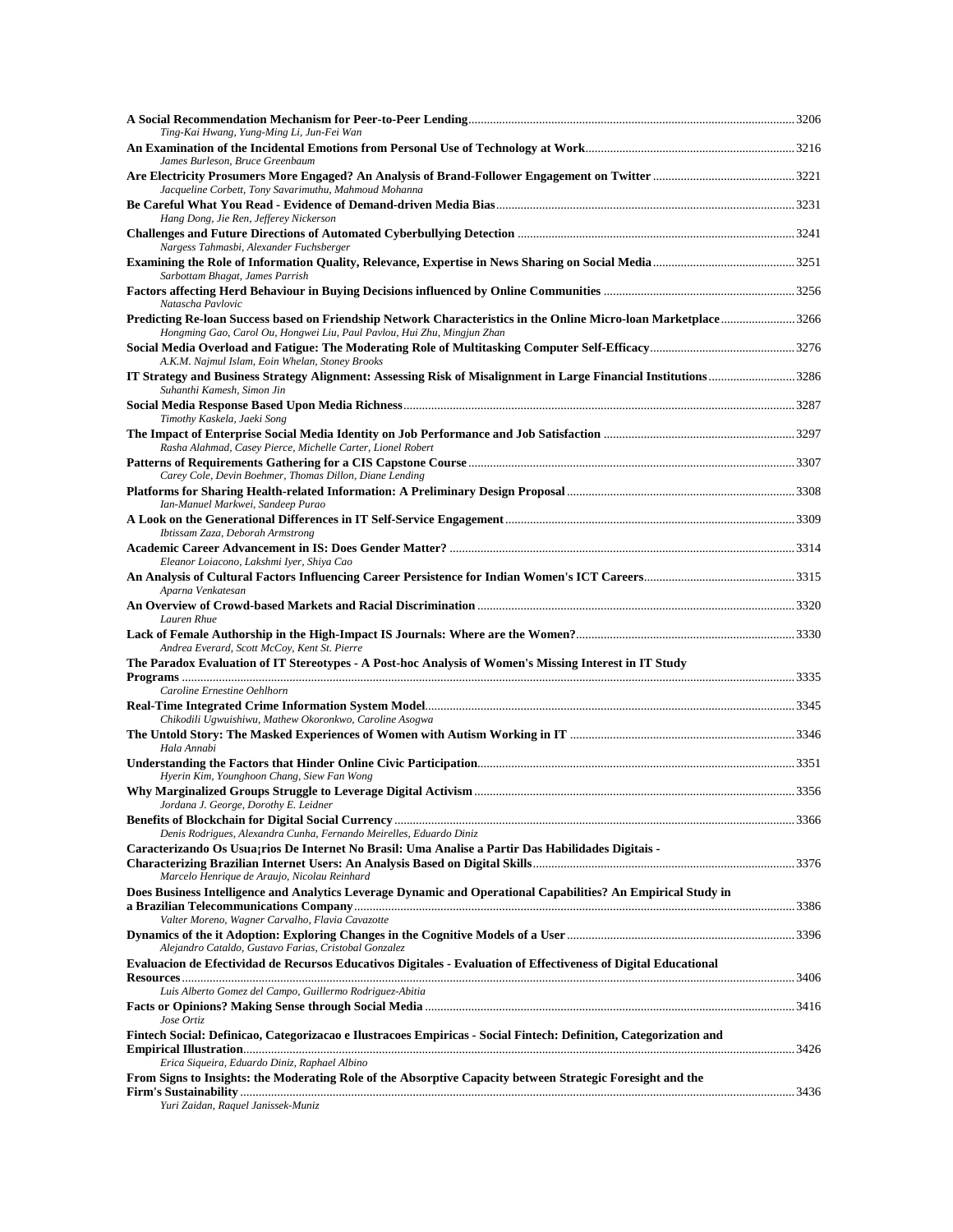| 1441 It Is So (If You Think So): Social Representation Theory and Constructs Definition in the MIS Area in Brazil 3441<br>Luiz Antonio Joia, Gustavo Marchisotti |  |
|------------------------------------------------------------------------------------------------------------------------------------------------------------------|--|
| Uso De CRM Social Para Mejorar Campanas De Marketing Dirigido En Sector Minorista - Use of Social CRM to                                                         |  |
|                                                                                                                                                                  |  |
| Victor W. Bohorquez Lopez, Edwin Huaynate, Christiam Mendez                                                                                                      |  |
| Gilbert Fridgen, Jannik Lockl, Sven Radszuwill, Alexander Rieger, Andre Schweizer, Nils Urbach                                                                   |  |
| Aligning Enterprise Systems Capabilities with Business Strategy: An extension of the Strategic Alignment Model<br>Prithvi Bhattacharya                           |  |
|                                                                                                                                                                  |  |
| Johannes Hintsch, Karthik Gali, Naoum Jamous, Klaus Turowski                                                                                                     |  |
| Jorg Weking, Maria Stocker, Marek Kowalkiewicz, Markus Bohm, Helmut Krcmar                                                                                       |  |
|                                                                                                                                                                  |  |
| Yang Lu, XianRong Zheng                                                                                                                                          |  |
| Hosea Ofe                                                                                                                                                        |  |
| Thiagarajan Ramakrishnan, Abhishek Kathuria, Jiban Khuntia                                                                                                       |  |
|                                                                                                                                                                  |  |
| Don MacLean, Ryad Titah                                                                                                                                          |  |
| David Rueckel, Barbara Krumay, Philipp Wicke                                                                                                                     |  |
|                                                                                                                                                                  |  |
| Mayur Joshi, Nuruddin Ahmed, Jean-Philippe Vergne                                                                                                                |  |
| Jon Heales, Renae Agrey, Tri Lam                                                                                                                                 |  |
|                                                                                                                                                                  |  |
| Ho-Chang Chae<br>Matthias Murawski, Julian Buehler, Malte Martensen, Christina Rademacher, Markus Bick                                                           |  |
|                                                                                                                                                                  |  |
| Yue Guo, Fu Xin, Qiong Jia, Stuart Barnes, Ying Wang                                                                                                             |  |
| Dominik Siemon, Rangina Ahmad, Jan-Paul Huttner, Susanne Robra-Bissantz                                                                                          |  |
| The Complementarity Between Information Technology Management and Human Resource Management3568<br>Salman Aljazzaf, Sunil Mithas, Ali Tafti                      |  |
| Dheyaaldin Alsalman, Insu Park                                                                                                                                   |  |
|                                                                                                                                                                  |  |
| Parham Amiri, Mahdi Moqri                                                                                                                                        |  |
| Jason Triche                                                                                                                                                     |  |
| A Networked Taxonomy of Perceptions towards Electronic Medical Record Systems and the Circumstances in                                                           |  |
| Roopa Raman, Merete Hvalshagen                                                                                                                                   |  |
|                                                                                                                                                                  |  |
| Michael Erskine, Misagh Faezipour                                                                                                                                |  |
| Olanike Sharon Nicholas-Omoregbe, Romanus Osabohien, David Ibidapo, Nicholas Omoregbe, Efosa Idemudia, Victor Mbarika,                                           |  |
| Jose Noguera                                                                                                                                                     |  |
| Hassan Alyami, James Boit, Omar El Gayar                                                                                                                         |  |
| Patrick Ndayizigamiye, Manoj Maharaj                                                                                                                             |  |
|                                                                                                                                                                  |  |
| Thant Syn                                                                                                                                                        |  |
| Anjee Gorkhali                                                                                                                                                   |  |
| Christopher Sibona                                                                                                                                               |  |
| Daniel Power, Dale Cyphert, Roberta Roth                                                                                                                         |  |
| Jiang Hu                                                                                                                                                         |  |
| Divakaran Liginlal, Silvia Pessoa, Maria Pia Gomez Laich, Chadi Aoun                                                                                             |  |
| Rishikesh Jena, Vishal Shah                                                                                                                                      |  |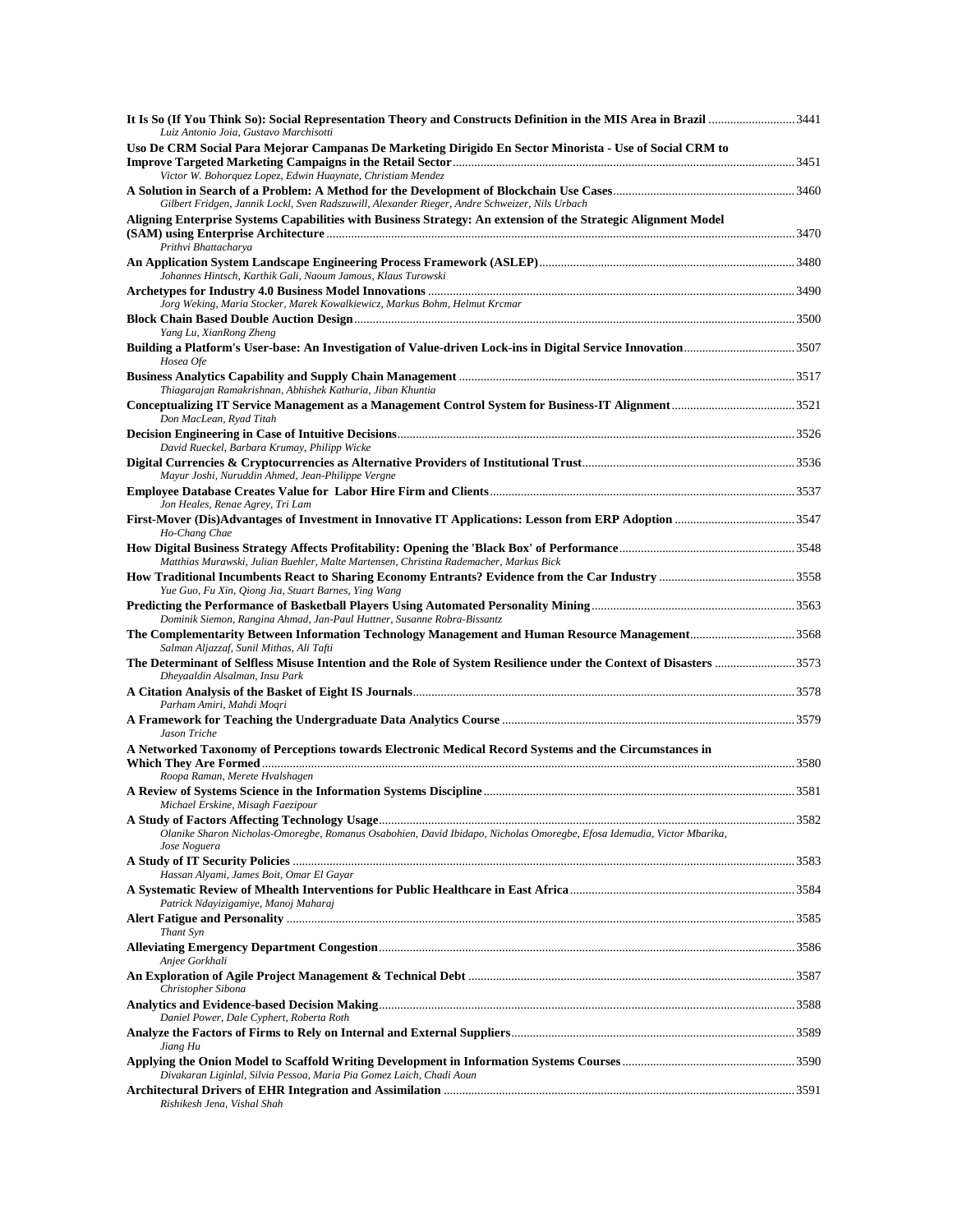| Yixiu (Ashley) Yu, Fred Davis                                                                                                                                |  |
|--------------------------------------------------------------------------------------------------------------------------------------------------------------|--|
| Chaitra Venkatesan, Sharon Medcalf, Ann Fruhling<br>Assessment of Readiness for Launching Cloud Computing Services: The Case of Ethio Telecom, Ethiopia 3594 |  |
| Getachew Mengesha Hailemariam, Solomon Negash, Ruth Leuleged, Joseph Van Matre, Philip Musa                                                                  |  |
| Ronnie Jia, Zachary Steelman                                                                                                                                 |  |
| James Nowotarski                                                                                                                                             |  |
| Q Chung                                                                                                                                                      |  |
| Mina Tajvidi, Nick Hajli, YiChuan Wang<br>Big Data Analytics in Human Resource Management and Their Impact: Theoretical Development and Empirical            |  |
| Guohong Helen Han-Haas, Gang Peng                                                                                                                            |  |
| Big Data Sentiment Analysis of Customers' Reviews, and the Prediction of Companies' Stock Performance3600<br>Sumali Conlon, Chad Diaz II                     |  |
| Luiz Fernando Valente, Claudia Cappelli, Luciana Salgado                                                                                                     |  |
| J Leon Zhao, Shaokun Fan, Eric Zheng                                                                                                                         |  |
|                                                                                                                                                              |  |
| Rima Gibbings, Nilmini Wickramasinghe                                                                                                                        |  |
| Michael Whitman                                                                                                                                              |  |
| Stephen Larson                                                                                                                                               |  |
| James S. Gray, Elizabeth White Baker                                                                                                                         |  |
| Hassan Alyami, Omar El Gayar                                                                                                                                 |  |
| Conceptualizing and Developing a Future Ready Competency and Educational Content Curation (CECC)                                                             |  |
| Jungwoo Lee, Wooju Kim, Taeyon Kim, Jaemin Myung, Hong Won Suh, Soyoun Kang<br>Roslin Hauck                                                                  |  |
| Data Science: Recruiting, Comforting and Intertwining Multi-disciplinary Students in the General Education                                                   |  |
| Laurel Miller                                                                                                                                                |  |
| Bunyamin Ozaydin, Upender Manne, Sue Feldman                                                                                                                 |  |
| Kavita Krishnan, Yun Wan                                                                                                                                     |  |
| Gerard De Leoz, Farouq Alhourani                                                                                                                             |  |
|                                                                                                                                                              |  |
| Carmella Parker, Lily Pharris, Eddie Horton                                                                                                                  |  |
| Jonathan P. Allen                                                                                                                                            |  |
| Abayomi Baiyere, Tommi Tapanainen, Hannu Salmela<br>Do You Regret Using Social Media? Understanding the Role of Dark Side of Social Media in Regret and      |  |
| Ziyue Huang, Prashant Palvia                                                                                                                                 |  |
|                                                                                                                                                              |  |
| Jeanette Rose, John Windle, Ryan Schuetzler, Ann Fruhling                                                                                                    |  |
| Jiang Hu, Wei He                                                                                                                                             |  |
| Roberto Sandoval                                                                                                                                             |  |
| Minoo Modaresnezhad, Jeff Cummings                                                                                                                           |  |
| Yair Levy, Herbert Mattord                                                                                                                                   |  |
| Formulation of Integrated e-Government Implementation Framework (eGovIF): Case of Developing Economies 3623<br>Abdou Karim Jallow                            |  |
| Nargess Tahmasbi, Alexander Fuchsberger                                                                                                                      |  |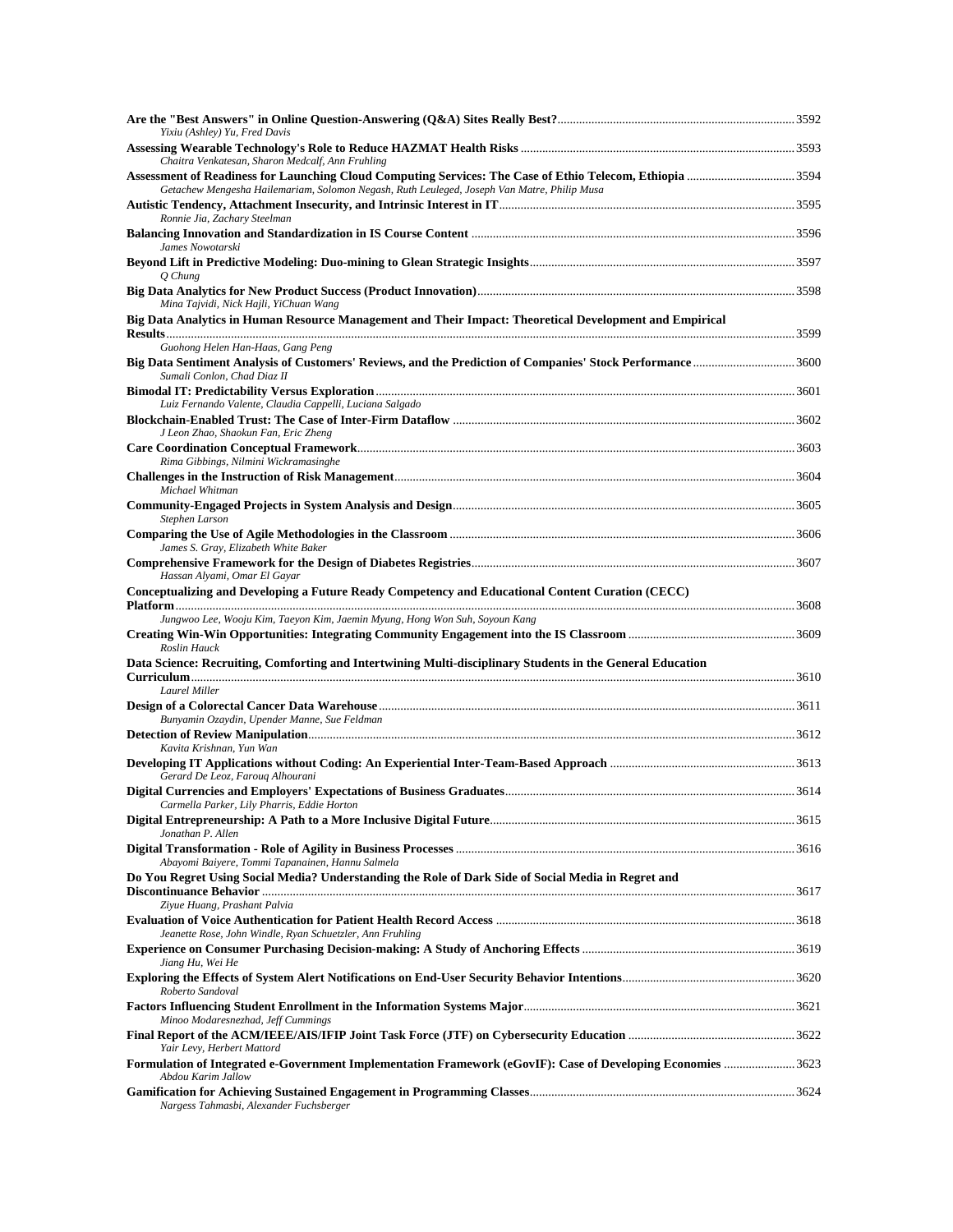| Tareg Nasralah, Abdullah Wahbeh, Cherie Noteboom, Yong Wang                                               |      |
|-----------------------------------------------------------------------------------------------------------|------|
| Hyeyoung Hah, Xuan Tan, Manjul Gupta                                                                      |      |
| Lily Popova Zhuhadar                                                                                      |      |
| Jeff Cummings                                                                                             |      |
| Yiyang Bian, Jianwei Liu, Dong Jing, Qiang Ye                                                             |      |
| Timothy Olsen                                                                                             |      |
| Improving Decision-Making for Incident Commanders by Analyzing Visualizations for First Responder's Vital |      |
| Vikas Sahu, Ann Fruhling                                                                                  |      |
| Nick Hajli                                                                                                |      |
| Ariann Nassel, Sue S. Feldman, Benjamin Schooley, James Galbraith, Suzanne Muir                           |      |
| Balaraman Rajan, Surendra Sarnikar                                                                        |      |
| Mahdi Moqri, Akmal Mirsadikov, Parham Amiri                                                               |      |
|                                                                                                           |      |
| Neetu Singh, Sumantra Sarkar, Upkar Varshney<br>Hossein Kalantar                                          |      |
|                                                                                                           |      |
| Bruce Herniter, Michele Maasberg                                                                          |      |
| Dinesh Batra                                                                                              |      |
| Robert Schanke, Indira Guzman, Hyo-Joo Han                                                                |      |
| Jolanta Kowal, Alicja Keplinger, Juho Makio, Magdalena Kapala                                             |      |
| Michel Thomsen, Maria Akesson<br>Mohammed Zakaria, Divakaran Liginlal, Chadi Aoun                         |      |
| Iris Reychav, Roger McHaney, Lin Zhu, Rami Moshonov                                                       |      |
| Zonayed Mahid, Gina Green, Hope Koch, Shelby Garner, Julia Hitchcock, Phil Young                          |      |
| Motivating Health Information Exchange Use as a Formative Construct for Measuring Quality of IT-Enabled   |      |
| Daniel N. Treku, Nan Xiao                                                                                 |      |
|                                                                                                           |      |
| James Boit, Hassan Alyami, Omar El Gayar                                                                  | 3648 |
| Manas Tripathi, Inderjeet Kaur                                                                            |      |
| Yin Yang, Keng Siau                                                                                       |      |
| Andrws Diaz Lopez                                                                                         |      |
| Amir Hassan Zadeh, Ramesh Sharda                                                                          |      |
| V. S. Prakash Attili, Saji K Mathew, Vijayan Sugumaran                                                    |      |
| <b>Hamed Zolbanin</b>                                                                                     |      |
| Quitting the Problematic Use of Social Networking Sites: A Theoretical Model and Empirical Examination of |      |
| Chongyang Chen                                                                                            |      |
| Tina Susan Thomas, Abraham Cyril Issac                                                                    |      |
| Rethinking Into Programming: a Light-lifting, High-impact Flipped Class Teaching Programming Through iOS  |      |
| John Gallaugher, John FitzGibbon, Shirly Cho, Jorge Mahecha                                               |      |
| Asim Shrestha                                                                                             |      |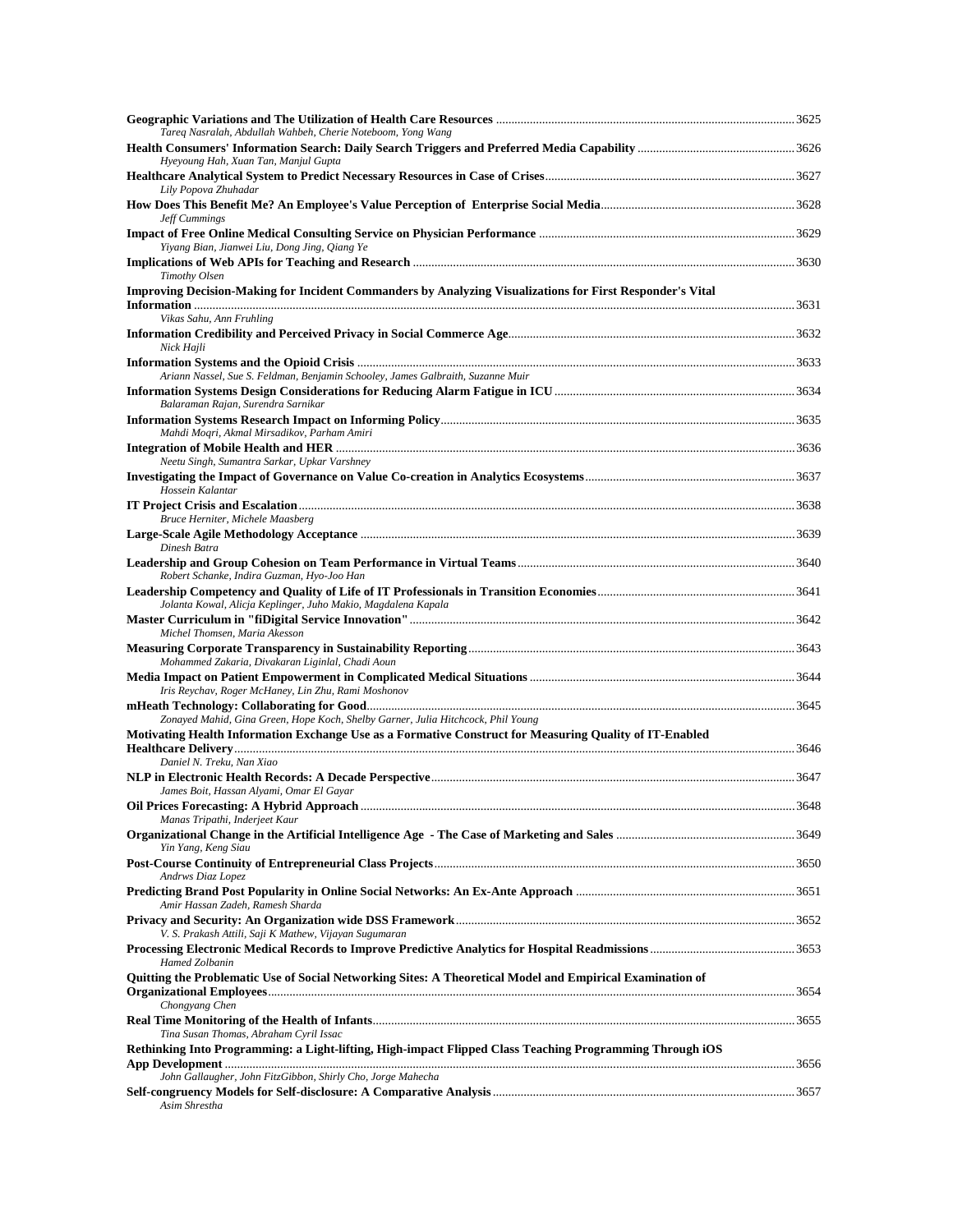| Asif Shaikh                                                                                                                                                                                            |  |
|--------------------------------------------------------------------------------------------------------------------------------------------------------------------------------------------------------|--|
| David Bourrie                                                                                                                                                                                          |  |
|                                                                                                                                                                                                        |  |
| Ruiyun Xu, Hailiang Chen, J. Leon Zhao<br>Smartwatches as Smart Shopping Devices: Enhanced Information Retrieval in an Omni-channel Environment 3661                                                   |  |
| Teun Koldeweij, Ton Spil, Bjorn Kijl                                                                                                                                                                   |  |
| Sandeep Purao, Yanling Xu                                                                                                                                                                              |  |
| Alsius David, Md Rasel Al Mamun, Daniel Peak                                                                                                                                                           |  |
| David Firth                                                                                                                                                                                            |  |
| Akum Dhillon                                                                                                                                                                                           |  |
| Andres Diaz Lopez, Yuan Xue, Xiang Guo                                                                                                                                                                 |  |
| The Effect of Age of Information on Its Perceived Usefulness: Implication For "The Right to be Forgotten"3667<br>Roozmehr Safi                                                                         |  |
| The Effect of Image Choice on Airbnb Reservations: A Combination of Deep Learning and Econometric Analysis 3668<br>Vivek Singh, Anol Bhattacherjee, Jaideep Kalapatapu, Utkarsh Srivastava, Shixuan Fu |  |
|                                                                                                                                                                                                        |  |
| Efosa Idemudia, Ogechi Adeola, Nubi Achebo, Mahesh Raisinghani, Nicholas Omoregbe                                                                                                                      |  |
| Chad Diaz II, Sumali Conlon, Milorad Novicevic, Tony Ammeter                                                                                                                                           |  |
| Chih-Yuan Chou                                                                                                                                                                                         |  |
| Allie Blaising, David Askay, Yasmine Kotturi, Chinmay Kulkarni                                                                                                                                         |  |
| David Murungi, Sandeep Purao, David Yates                                                                                                                                                              |  |
| Fadi Almazyad, Eleanor Loiacono, Purvi Shah                                                                                                                                                            |  |
|                                                                                                                                                                                                        |  |
| Ersin Dincelli, Xin Zhou<br>Factors that Influence Lurking Behaviors in Open Innovation Communities: The Role of Social Capital 3698                                                                   |  |
| James Wairimu, Francis Kofi Andoh-Baidoo                                                                                                                                                               |  |
| Role of Reputation Cues in Trust Formation for a Developer's Decision to Join Open Source Software Projects3708<br>Mikhail Tsoy, D. Sandy Staples                                                      |  |
| Taking Advantage of Using Professionally-Oriented Social Network Sites: The Role of Users' Actions and Profiles3718<br>Morteza Mashayekhi, Milena Head                                                 |  |
| Ghazwan Hassna, J Leon Zhao                                                                                                                                                                            |  |
| Jiayuan Liu                                                                                                                                                                                            |  |
| Why Do Users Participate in Online Communities? The Effect of Motivational Affordances, Comments, and Peer                                                                                             |  |
| Langtao Chen, Aaron Baird, Detmar Straub                                                                                                                                                               |  |
| Social Media Operationalized for Locational Analytics: A Hands-on Tutorial Utilizing NLP, Topic Modeling, and                                                                                          |  |
| Brian Hilton, Anthony Corso, Sarah Osailan                                                                                                                                                             |  |
| Kari Sandouka, Cherie Noteboom, Surendra Sarnikar                                                                                                                                                      |  |
| Lily Pharris, Mary Beth Tarver, Curtis Penrod                                                                                                                                                          |  |
| Melinda Korzaan, Michael Erskine                                                                                                                                                                       |  |
| The OYSTER Open Source Project for Introducing Entity Resolution and MDM into Information Systems                                                                                                      |  |
| John Talburt, Yumeng Ye, Bingyi Zhong, Xinming Li, James True, Sapna Srimal                                                                                                                            |  |
| Ziging Yuan, Hailiang Chen                                                                                                                                                                             |  |
| Michael Erskine, Paola Gonzalez, Dietmar Nedbal                                                                                                                                                        |  |
| Jennifer Ziegelmayer, Laurie Barfitt                                                                                                                                                                   |  |
| Michael Pritchard, Cherie Noteboom                                                                                                                                                                     |  |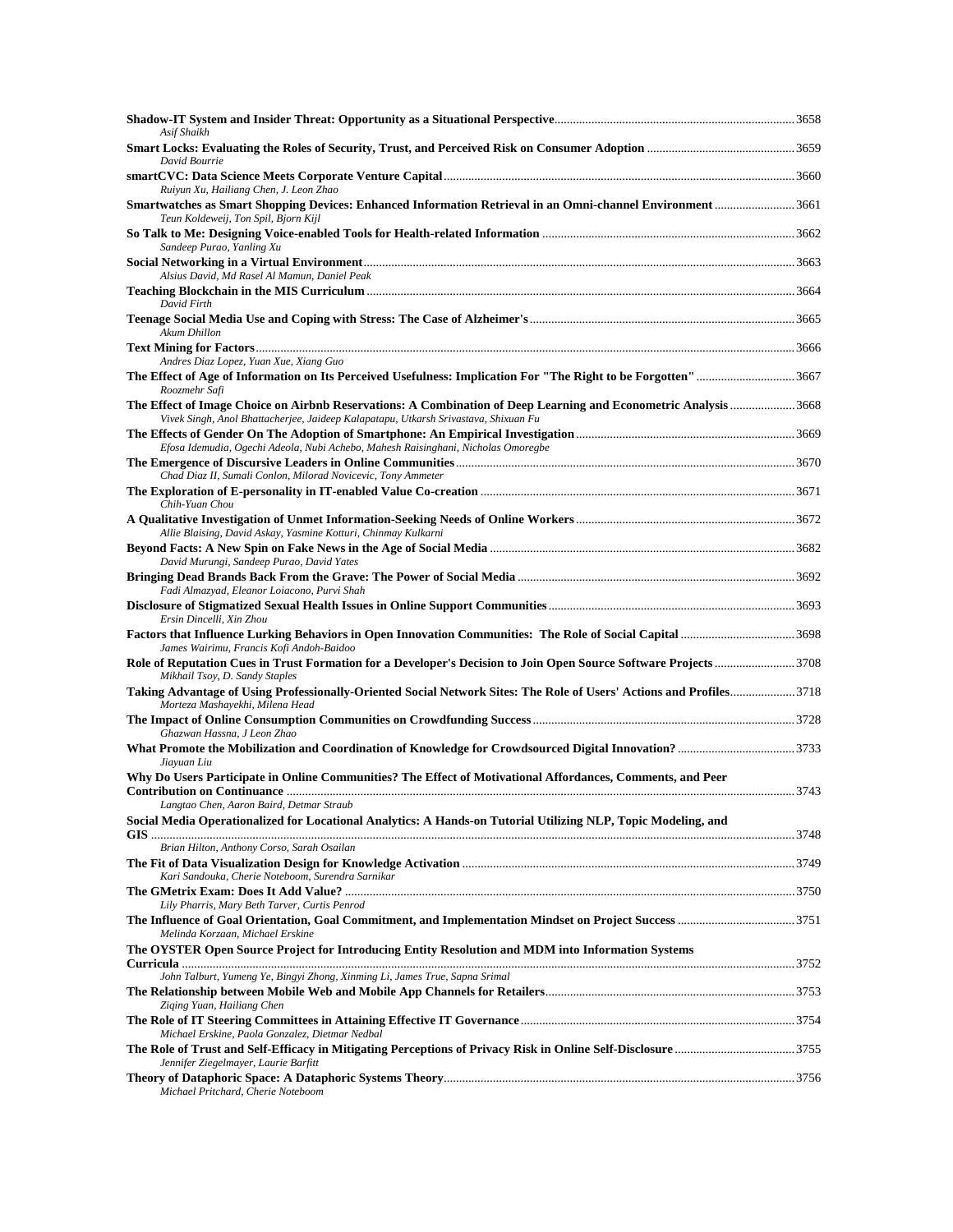| Towards an Understanding of the Influence of Personality on Student Engagement in Distance Learning Courses3757<br>Colleen Carraher Wolverton |  |
|-----------------------------------------------------------------------------------------------------------------------------------------------|--|
| Katarina Stanoevska-Slabeva                                                                                                                   |  |
| Iaroslava Dutchak                                                                                                                             |  |
| Henning Schneider, Thomas Friedl, Miloslava Plachkinova                                                                                       |  |
| Weiyu Wang, Keng Siau                                                                                                                         |  |
| Rishikesh Jena, Vishal Shah                                                                                                                   |  |
| Swathi Jagannath, Kimberley Hemmings-Jarrett, Ali Jazayeri                                                                                    |  |
| Benjamin Schooley, John Brooks, Charles Thigpen, Neset Hikmet                                                                                 |  |
| User-Centered Changes in Workflow Agreement and Solution Satisfaction: An Expectation-Confirmation                                            |  |
| Daniel N. Treku, Jun Sun                                                                                                                      |  |
| Alejandro Cataldo                                                                                                                             |  |
| Chi Zhang                                                                                                                                     |  |
| Dawn Owens, Gaurav Shekhar                                                                                                                    |  |
| Shikha Modi, Sue Feldman                                                                                                                      |  |
| Manas Tripathi, Arunabha Mukhopadhyay                                                                                                         |  |
| Ali Reza Afshari, Jolanta Kowal                                                                                                               |  |
| Carlos Denner dos Santos                                                                                                                      |  |
| Marko Budler, Peter Trkman                                                                                                                    |  |
| Onochie Fan-Osuala, Daniel Zantedeschi, Wolfgang Jank                                                                                         |  |
| Ayman Alfahid                                                                                                                                 |  |
| Maximilian Haug, Heiko Gewald                                                                                                                 |  |
| User Engagement in an Open Collaboration Community After the Insertion of a Game Design Element: An Online                                    |  |
| Ana Paula Bertholdo, Claudia Melo, Artur Rozestraten, Marco Gerosa, Heather O'Brien                                                           |  |
| An Examination of the Blockchain, the Emerging Technology that Promises to Transform Digital Tracking of                                      |  |
| Meg Murray                                                                                                                                    |  |
| Thomas Stafford, Tawei Wang, Rhonda Syler, Md. Shariful Islam                                                                                 |  |
| Munir Mandviwalla, Mark Thouin, Rassule Hadidi, Andrew Wasser, Balasubramaniam Ramesh                                                         |  |
| Kai Larsen                                                                                                                                    |  |
| Elliot Sloane, Nilmini Wickramasinghe, Vijay Gehlot, Angelo Thalassinidis, Doug Fridsma, Robert Hoyt                                          |  |
| Hemang Subramanian, Karlene Cousins, Kaushik Dutta, Alpen Sheth, Jose Pineda, Eduardo Salcedo                                                 |  |
| Gary Templeton, Aaron French, Kai Larsen, Stacie Petter, Ben Pace                                                                             |  |
| Jeffrey Saltz, Michael Goul, Frank Armour, Ramesh Sharda                                                                                      |  |
| Navigating the Blockchain: Industry Partnerships, Curriculum Integration, and a Hands-On Look Using                                           |  |
| Rhonda Syler, Zach Steelman                                                                                                                   |  |
| YoungKi Park, James Denford                                                                                                                   |  |
| Jean-Francois Michon, Forough Karimi-Alaghehband, Felix Gaudet-Lafontaine                                                                     |  |
| Thuan Nguyen                                                                                                                                  |  |